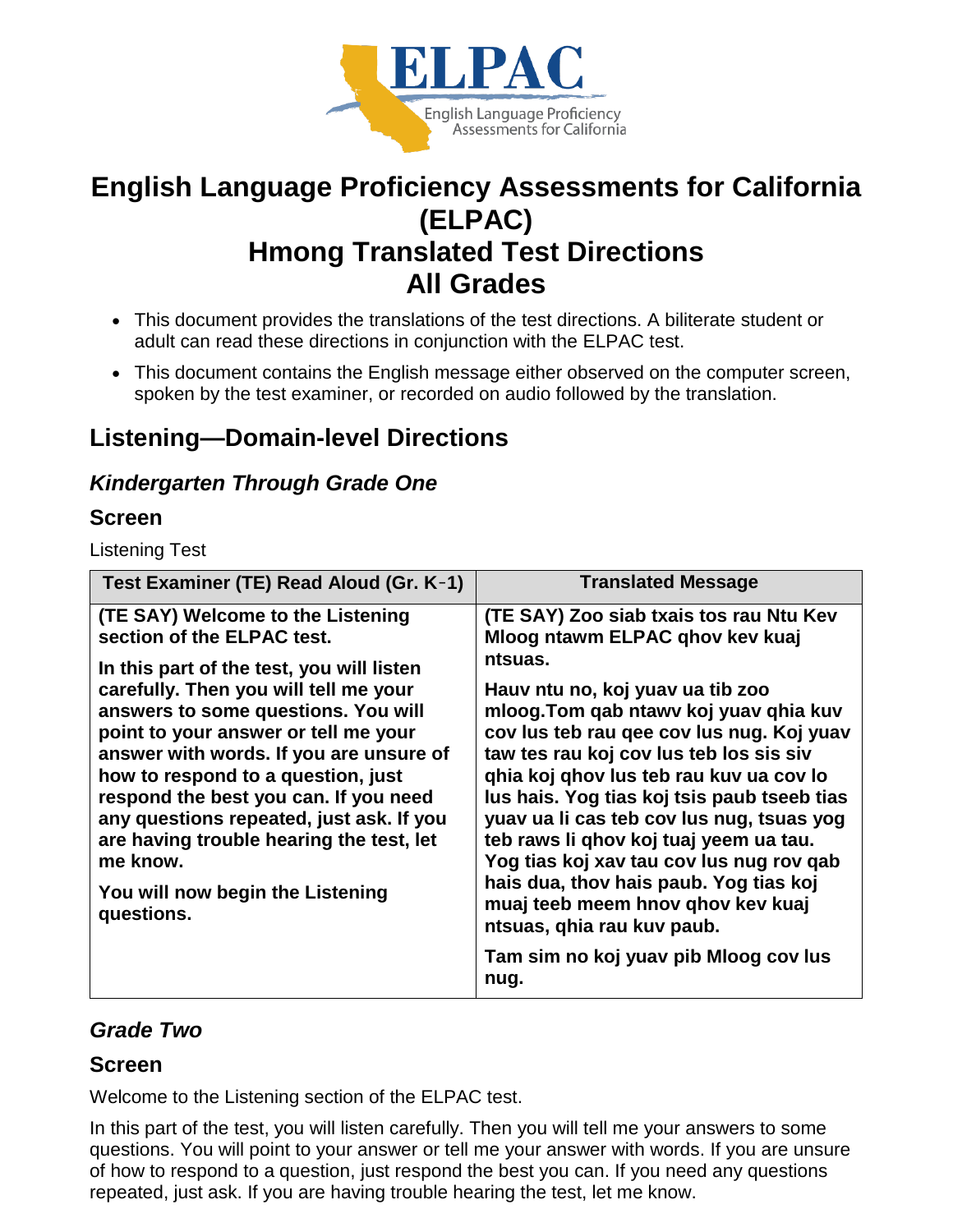

Listening—Domain-level Directions

You will now begin the Listening questions.

| Test Examiner (TE) Read Aloud (Gr. 2)                                                                                                                                                                                                                                                                                                                                                                                                       | <b>Translated Message</b>                                                                                                                                                                                                                                                                                                                                                                                                                                                                                      |
|---------------------------------------------------------------------------------------------------------------------------------------------------------------------------------------------------------------------------------------------------------------------------------------------------------------------------------------------------------------------------------------------------------------------------------------------|----------------------------------------------------------------------------------------------------------------------------------------------------------------------------------------------------------------------------------------------------------------------------------------------------------------------------------------------------------------------------------------------------------------------------------------------------------------------------------------------------------------|
| <b>(TE SAY)</b> Welcome to the Listening section<br>of the ELPAC test.                                                                                                                                                                                                                                                                                                                                                                      | <b>(TE SAY)</b> Zoo siab txais tos rau Ntu Kev<br>Mloog ntawm ELPAC ghov kev kuaj ntsuas.                                                                                                                                                                                                                                                                                                                                                                                                                      |
| In this part of the test, you will listen<br>carefully. Then you will tell me your answers<br>to some questions. You will point to your<br>answer or tell me your answer with words. If<br>you are unsure of how to respond to a<br>question, just respond the best you can. If<br>you need any questions repeated, just ask.<br>If you are having trouble hearing the test, let<br>me know.<br>You will now begin the Listening questions. | Nyob hauv ntu no, koj yuav ua tib zoo<br>mloog. Tom qab ntawv koj yuav qhia kuv cov<br>lus teb rau gee cov lus nug. Koj yuav taw<br>tes rau koj cov lus teb los sis siv ghia koj<br>ghov lus teb rau kuv ua cov lo lus hais. Yog<br>tias koj tsis paub tseeb tias yuav ua li cas<br>teb cov lus nug, tsuas yog teb raws li qhov<br>koj tuaj yeem ua tau. Yog tias koj xav tau<br>cov lus nug rov gab hais dua, thov hais<br>paub. Yog tias koj muaj teeb meem hnov<br>ghov kev kuaj ntsuas, ghia rau kuv paub. |
|                                                                                                                                                                                                                                                                                                                                                                                                                                             | Tam sim no koj yuav pib Mloog cov lus nug.                                                                                                                                                                                                                                                                                                                                                                                                                                                                     |

## *Grades Three Through Five*

### **Screen**

Welcome to the Listening section of the ELPAC test.

Make sure your desk is clear of all books, backpacks, cell phones, and electronic devices. These may not be used during the test.

In the Listening section, you will hear conversations, stories, and presentations. Use the  $\bullet$ PLAY button to listen to them. You will hear them only once, so listen carefully.

Each question on the Listening test has a  $\bullet$  PLAY button. You can use the  $\bullet$  PLAY button at any time to hear the questions again. You must answer all the questions that go with each recording before you can go on to the next recording.

As you listen, you may take notes on scratch paper or you may take notes in the notepad section of the test.

When you are ready, select **Next** to begin the Listening questions.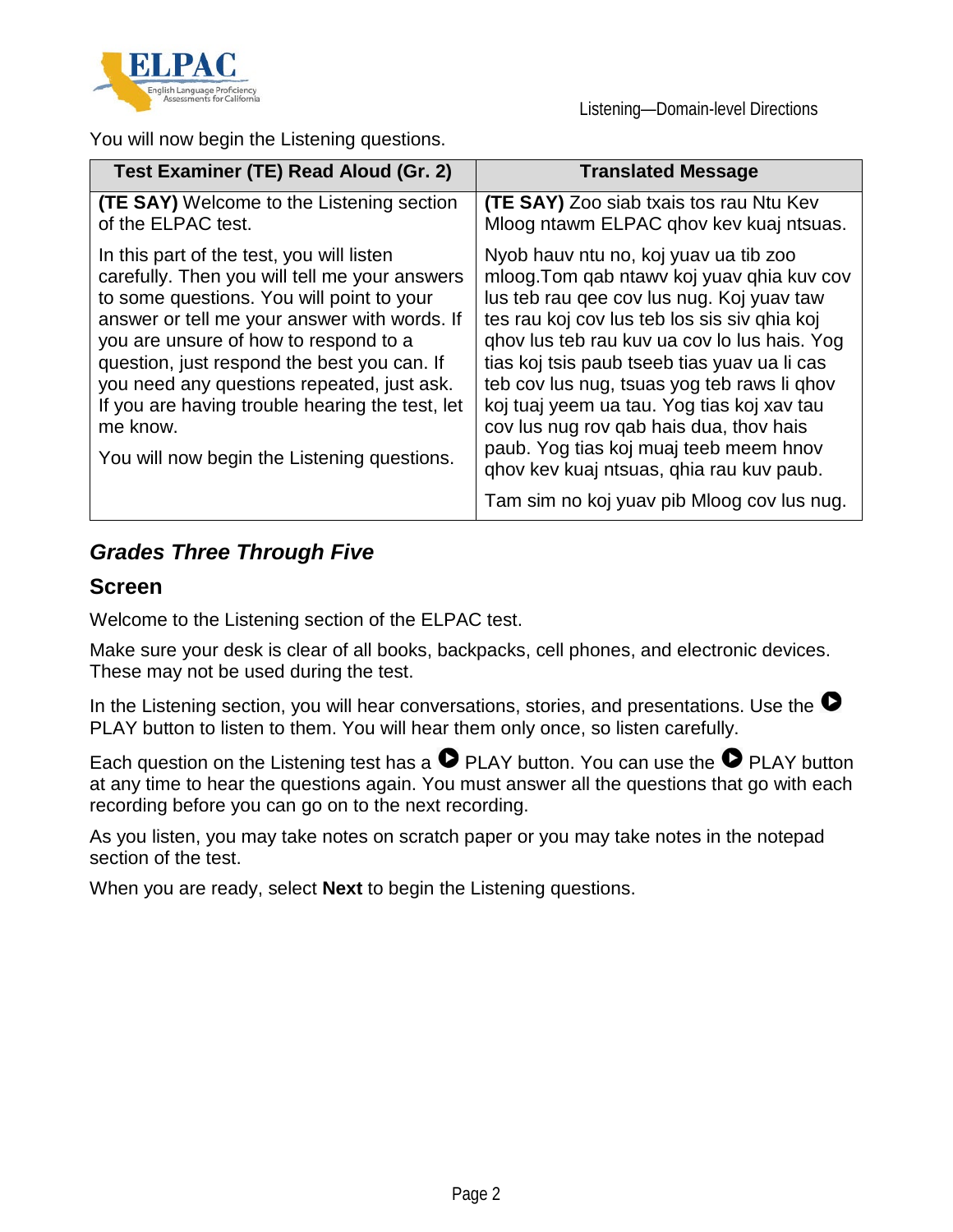

Listening—Domain-level Directions

| Recorded Audio (Gr. 3-5)                                                                                                                                                                                                                                                                                                                                     | <b>Translated Message</b>                                                                                                                                                                                                                                                                                                       |
|--------------------------------------------------------------------------------------------------------------------------------------------------------------------------------------------------------------------------------------------------------------------------------------------------------------------------------------------------------------|---------------------------------------------------------------------------------------------------------------------------------------------------------------------------------------------------------------------------------------------------------------------------------------------------------------------------------|
| <b>(Audio)</b> Welcome to the Listening section of<br>the ELPAC test.                                                                                                                                                                                                                                                                                        | (Audio) Zoo siab txais tos rau Ntu Kev<br>Mloog ntawm ELPAC ghov kev kuaj ntsuas.                                                                                                                                                                                                                                               |
| Make sure your desk is clear of all books,<br>backpacks, cell phones, and electronic<br>devices. These may not be used during the<br>test.<br>In the Listening section, you will hear                                                                                                                                                                        | Nco ntsoov tias saum koj lub rooj yuav tau<br>tshem tag nrho cov ntawy, hnab ev ntawy,<br>xov tooj ntawm tes, thiab cov khoom siv<br>hluav taws xob. Cov no yuav siv tsis tau<br>thaum kuaj ntsuas.                                                                                                                             |
| conversations, stories, and presentations.<br>Use the $\bullet$ PLAY button to listen to them.<br>You will hear them only once, so listen<br>carefully.                                                                                                                                                                                                      | Hauv Ntu Mloog, koj yuav hnov cov lus sib<br>tham, hais dab neeg, thiab lus nthuav<br>$q$ hia.Siv $\bullet$ lub pob nyem TSO los mloog<br>cov ntawd. Koj yuav hnov lawv ib zaug xwb,<br>yog li ua tib zoo mloog.                                                                                                                |
| Each question on the Listening test has a<br><b>O</b> PLAY button. You can use the <b>O</b> PLAY<br>button at any time to hear the questions<br>again. You must answer all the questions<br>that go with each recording before you can<br>go on to the next recording.<br>As you listen, you may take notes on<br>scratch paper or you may take notes in the | Txhua lo lus nug nyob rau kev kuaj los<br>ntawm Kev Mloog muaj ib <sup>1</sup> lub pob nyem<br>TSO. Koj tuaj yeem siv $\bullet$ lub pob nyem<br>TSO tau txhua lub sij hawm los rov mloog<br>cov lus nug ib zaug ntxiv. Koj yuav tsum teb<br>txhua cov lus nug uas mus nrog txhua lub<br>suab kaw lus ua ntej koj yuav tuaj yeem |
| notepad section of the test.<br>When you are ready, select <b>Next</b> to begin                                                                                                                                                                                                                                                                              | txuas ntxiv mus rau lub suab kaw lus tom<br>ntej.                                                                                                                                                                                                                                                                               |
| the Listening questions.                                                                                                                                                                                                                                                                                                                                     | Raws li koj mloog, koj tuaj yeem sau cov lus<br>rau ntawm daim ntawy dawb los sis koj tuaj<br>yeem sau cia hauv koos pij tawj ntawm qhov<br>kev xeem.                                                                                                                                                                           |
|                                                                                                                                                                                                                                                                                                                                                              | Thaum koj npaj tau lawm, xaiv Mus Tom<br>Ntej los Pib Mloog Cov Lus Nug.                                                                                                                                                                                                                                                        |

## *Grades Six Through Twelve*

## **Screen**

Welcome to the Listening section of the ELPAC test.

Make sure your desk is clear of all books, backpacks, cell phones, and electronic devices. These may not be used during the test.

In the Listening section, you will hear conversations and presentations. Use the  $\bullet$  PLAY button to listen to them. You will hear them only once, so listen carefully.

Each question on the Listening test has a  $\bullet$  PLAY button. You can use the  $\bullet$  PLAY button at any time to hear the questions again. You must answer all the questions that go with each recording before you can go on to the next recording.

As you listen, you may take notes on scratch paper or you may take notes in the notepad section of the test.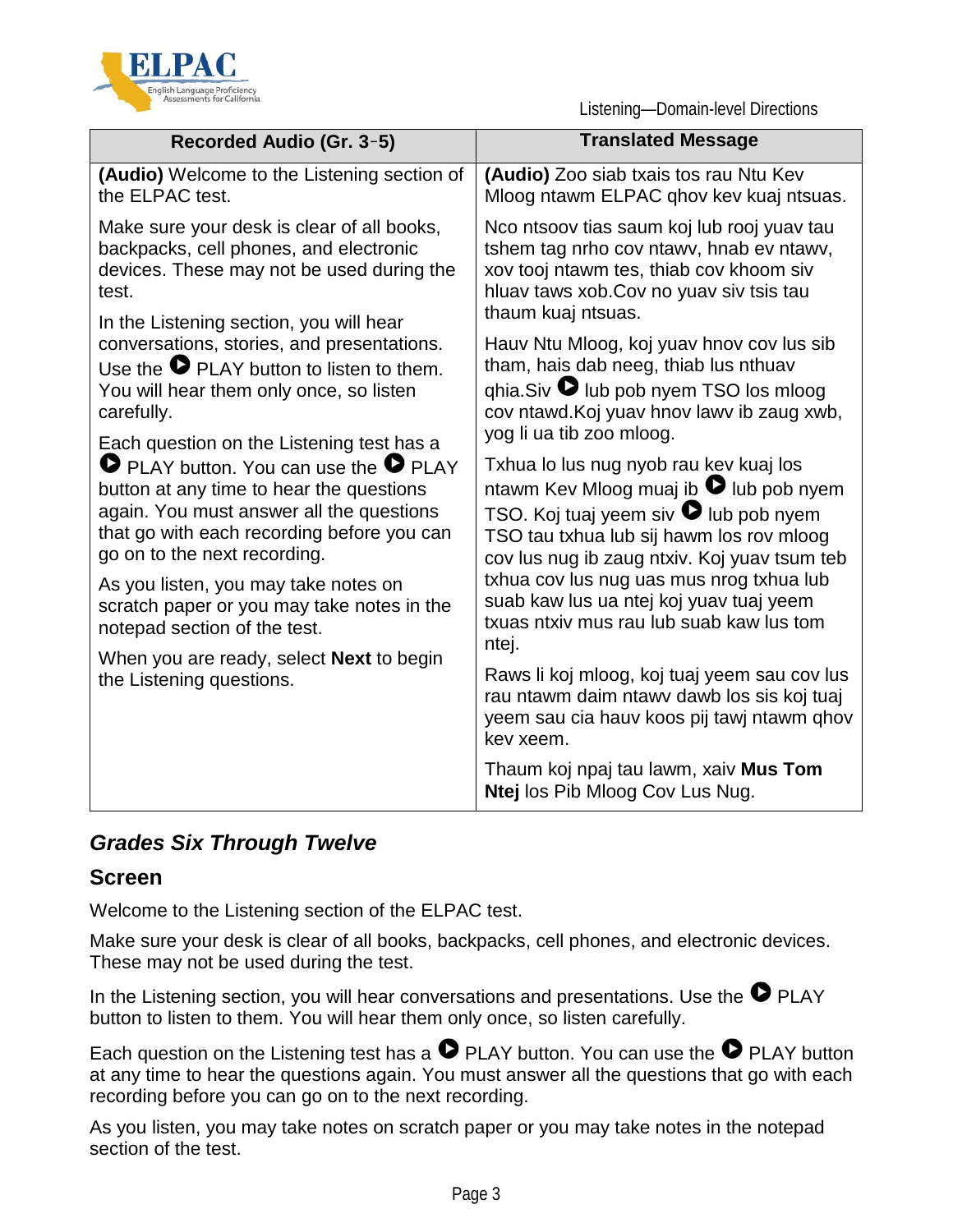



When you are ready, select **Next** to begin the Listening questions.

| Recorded Audio (Gr. 6-12)                                                                                                                                                                                                                                                                                                                                                                                                                                                   | <b>Translated Message</b>                                                                                                                                                                                                                                                                                                                                                                                                                  |
|-----------------------------------------------------------------------------------------------------------------------------------------------------------------------------------------------------------------------------------------------------------------------------------------------------------------------------------------------------------------------------------------------------------------------------------------------------------------------------|--------------------------------------------------------------------------------------------------------------------------------------------------------------------------------------------------------------------------------------------------------------------------------------------------------------------------------------------------------------------------------------------------------------------------------------------|
| (Audio) Welcome to the Listening section of<br>the ELPAC test.                                                                                                                                                                                                                                                                                                                                                                                                              | (Audio) Zoo siab txais tos rau Ntu Kev<br>Mloog ntawm ELPAC ghov kev kuaj ntsuas.                                                                                                                                                                                                                                                                                                                                                          |
| Make sure your desk is clear of all books,<br>backpacks, cell phones, and electronic<br>devices. These may not be used during the<br>test.<br>In the Listening section, you will hear                                                                                                                                                                                                                                                                                       | Nco ntsoov tias saum koj lub rooj yuav tau<br>tshem tag nrho cov ntawy, hnab ev ntawy,<br>xov tooj ntawm tes, thiab cov khoom siv<br>hluav taws xob. Cov no yuav siv tsis tau<br>thaum kuaj ntsuas.                                                                                                                                                                                                                                        |
| conversations and presentations. Use the<br>PLAY button to listen to them. You will<br>hear them only once, so listen carefully.                                                                                                                                                                                                                                                                                                                                            | Hauv Ntu Mloog, koj yuav hnov cov lus sib<br>tham, thiab lus nthuav qhia. Siv $\bullet$ lub pob<br>nyem TSO los mloog cov ntawd. Koj yuav<br>hnov lawy ib zaug xwb, yog li ua tib zoo                                                                                                                                                                                                                                                      |
| Each question on the Listening test has a<br><b>O</b> PLAY button. You can use the <b>O</b> PLAY<br>button at any time to hear the questions<br>again. You must answer all the questions<br>that go with each recording before you can<br>go on to the next recording.<br>As you listen, you may take notes on<br>scratch paper or you may take notes in the<br>notepad section of the test.<br>When you are ready, select <b>Next</b> to begin<br>the Listening questions. | mloog.<br>Txhua lo lus nug nyob rau kev kuaj los<br>ntawm Kev Mloog muaj ib $\bullet$ lub pob nyem<br>TSO.Koj tuaj yeem siv $\bullet$ lub pob nyem<br>TSO tau txhua lub sij hawm los rov mloog<br>cov lus nug ib zaug ntxiv. Koj yuav tsum teb<br>txhua cov lus nug uas mus nrog txhua lub<br>suab kaw lus ua ntej koj yuav tuaj yeem<br>txuas ntxiv mus rau lub suab kaw lus tom<br>ntej.<br>Raws li koj mloog, koj tuaj yeem sau cov lus |
|                                                                                                                                                                                                                                                                                                                                                                                                                                                                             | rau ntawm daim ntawy dawb los sis koj tuaj<br>yeem sau cia hauv koos pij tawj ntawm qhov<br>kev xeem.                                                                                                                                                                                                                                                                                                                                      |
|                                                                                                                                                                                                                                                                                                                                                                                                                                                                             | Thaum koj npaj tau lawm, xaiv Mus Tom<br>Ntej los Pib Mloog Cov Lus Nug.                                                                                                                                                                                                                                                                                                                                                                   |

## *Kindergarten Through Grade Two Review Screen*

## **Screen**

#### **Congratulations, you reached the end of the test!**

Thank you for your attention and hard work.

If there are any questions you marked for review, they will be displayed in the box below. Please finish reviewing any questions you want to, then select Submit Test at the bottom of the screen.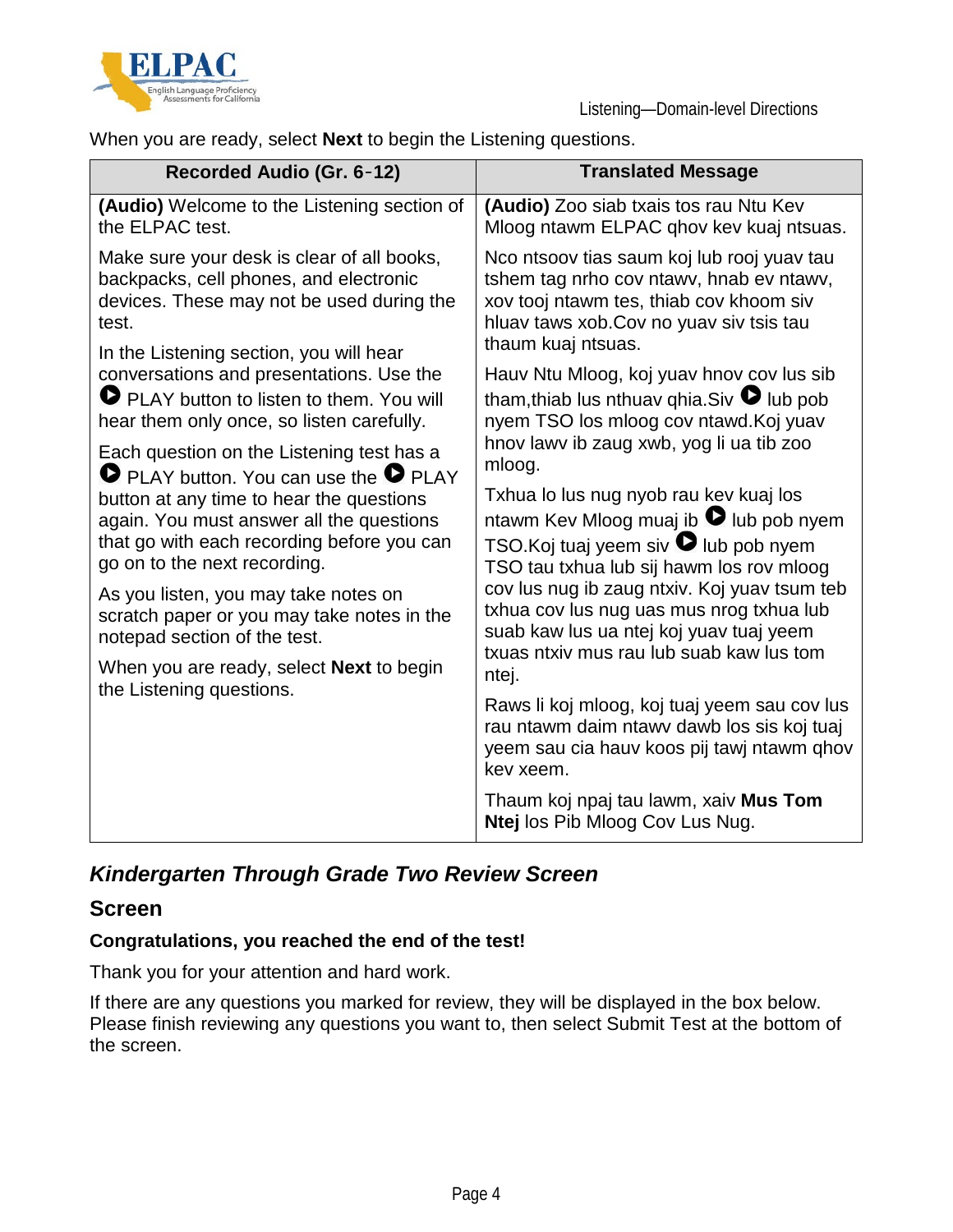

Listening—task type directions

| Test Examiner (TE) Read Aloud (Gr. K-2) | <b>Translated Message</b>            |
|-----------------------------------------|--------------------------------------|
| (TE SAY) Congratulations, you reached   | (TE SAY) Zoo siab ntau, koj mus txog |
| the end of the test!                    | ghov tiav kev kuaj lawm!             |
| Thank you for your attention and hard   | Ua tsaug rau koj kev mloog thiab mob |
| work.                                   | siab rau.                            |

## *Grades Three Through Twelve Review Screen*

## **Screen**

### **Congratulations, you reached the end of the test!**

Thank you for your attention and hard work.

If there are any questions you marked for review, they will be displayed in the box below. Please finish reviewing any questions you want to, then select Submit Test at the bottom of the screen.

| Recorded Audio (Gr. 3-12)               | <b>Translated Message</b>                                                                                                                                                                                                                        |
|-----------------------------------------|--------------------------------------------------------------------------------------------------------------------------------------------------------------------------------------------------------------------------------------------------|
| N/A (No recorded audio for this screen) | (Screen text) Zoo siab ntau, koj mus txog<br>ghov tiav kev kuaj lawm!                                                                                                                                                                            |
|                                         | Ua tsaug rau koj kev mloog thiab mob<br>siab rau.                                                                                                                                                                                                |
|                                         | Yog tias muaj lus nug uas koj cim rau kev<br>tshuaj xyuas, lawv yuav tshwm rau ntawm<br>lub thawy hauv gab no. Thoy ua kom tiav key<br>soj ntsuam cov lus nug uas koj xav tau, tom<br>qab ntawd xaiv Xa Kev Kuaj hauv qab<br>ntawm qhov nab cos. |

# **Listening—task type directions**

| <b>Task</b>                               | Grade       | <b>Message</b>                 | <b>Translated</b><br><b>Message</b> |
|-------------------------------------------|-------------|--------------------------------|-------------------------------------|
| Listen to a Short<br>Exchange             | Grades K-12 | Listen to a<br>conversation.   | Mloog kev sib tham.                 |
| Listen to a<br>Classroom<br>Conversation  | Grades 1-12 | Listen to a<br>conversation.   | Mloog kev sib tham.                 |
| Listen to a Story                         | Grades K-5  | Listen to a story.             | Mloog kev hais dab<br>neeg.         |
| Listen to an Oral<br>Presentation         | Grades K-12 | Listen to some<br>information. | Mloog tej cov ntaub<br>ntawy qhia.  |
| Listen to a Speaker<br>Support an Opinion | Grades 6-12 | Listen to a<br>conversation.   | Mloog kev sib tham.                 |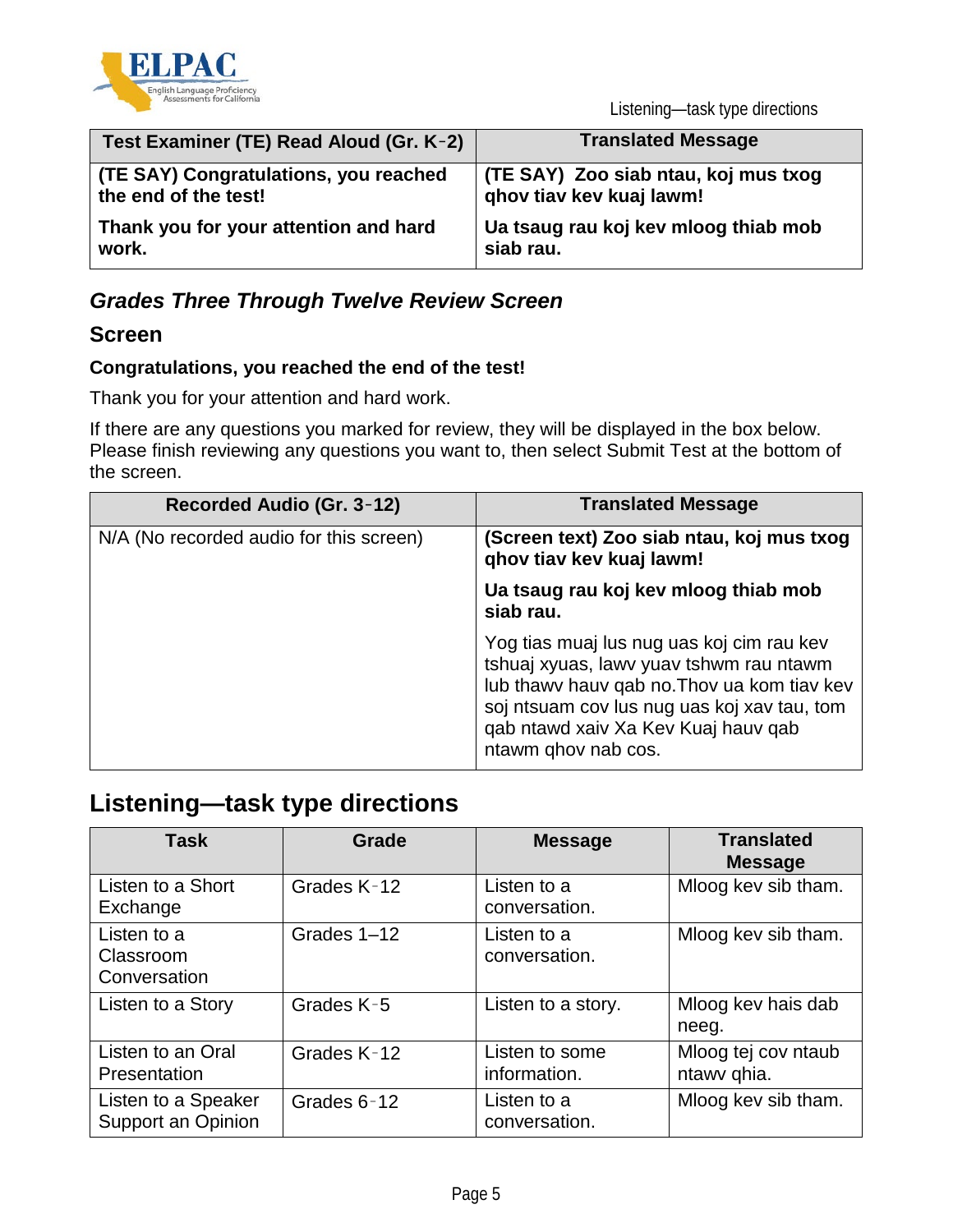

# **Reading—Domain-level Directions**

# *Kindergarten Through Grade One*

## **Screen**

Reading Test

| Test Examiner (TE) Read Aloud (Gr. K-1)   | <b>Translated Message</b>                     |
|-------------------------------------------|-----------------------------------------------|
| (TE SAY) This is the Reading section of   | (TE SAY) Ntawm no yog Ntu Kev Nyeem           |
| the ELPAC test.                           | ntawm ELPAC qhov kev kuaj ntsuas.             |
| In this part of the test, we are going to | Nyob rau ntu no, peb yuav mus nyeem           |
| read together. I will ask you some        | ua ke.Kuv yuav nug koj ib co lus.Koj          |
| questions. You will point to your answer  | yuav taw tes rau koj cov lus teb los sis      |
| or tell me your answer with words. If you | ghia koj cov lus teb rau kuv ua lus           |
| are unsure of how to respond to a         | hais. Yog tias koj tsis paub tseeb tias       |
| question, just respond the best you can.  | yuav ua li cas teb cov lus nug, tsuas yog     |
| If you need me to repeat a question, just | teb raws li qhov koj tuaj yeem ua tau.        |
| ask.                                      | Yog tias koj xav kom kuv rov qab hais         |
| You will now begin the Reading            | cov lus nug dua, thov hais paub.              |
| questions.                                | Tam sim no koj yuav pib Nyeem cov lus<br>nug. |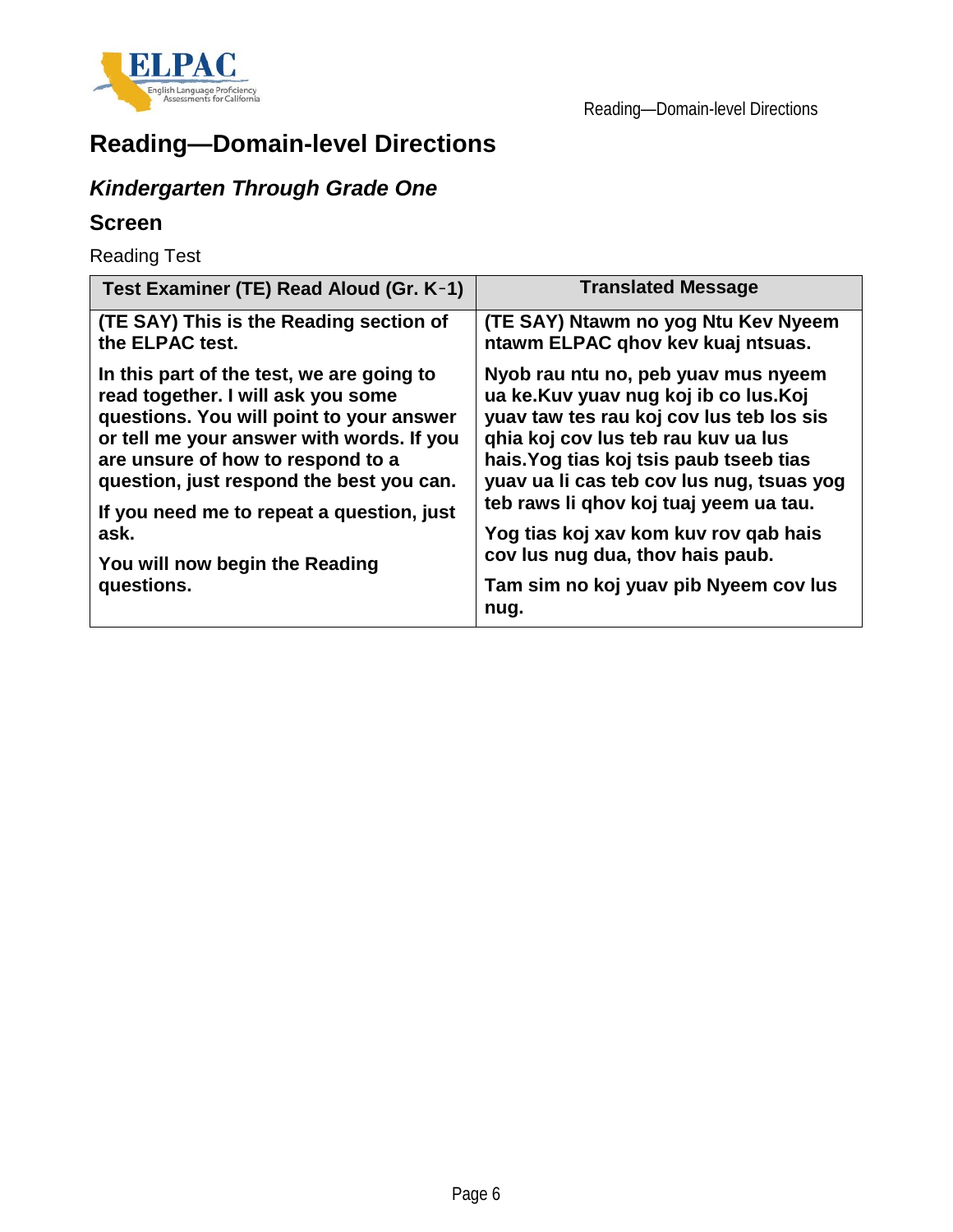

## *Grade Two*

### **Screen**

This is the Reading section of the ELPAC test.

In this part of the test, we are going to read together. I will ask you some questions. You will point to your answer or tell me your answer with words. If you are unsure of how to respond to a question, just respond the best you can. If you need me to repeat a question, just ask.

You will now begin the Reading questions.

| Test Examiner (TE) Read Aloud (Gr. 2)                | <b>Translated Message</b>                                                                                                  |
|------------------------------------------------------|----------------------------------------------------------------------------------------------------------------------------|
| (TE SAY) This is the Reading section of              | (TE SAY) Qhov no yog ntu Kev Nyeem                                                                                         |
| the ELPAC test.                                      | ntawm ELPAC qhov kev kuaj ntsuas.                                                                                          |
| In this part of the test, we are going to            | Hauv ntu no, peb yuav mus nyeem ua                                                                                         |
| read together. I will ask you some                   | ke.Kuv yuav nug koj ib co lus.Koj yuav                                                                                     |
| questions. You will point to your answer             | taw tes rau koj cov lus teb los sis qhia                                                                                   |
| or tell me your answer with words. If you            | koj cov lus teb rau kuv ua lus hais. Yog                                                                                   |
| are unsure of how to respond to a                    | tias koj tsis paub tseeb tias yuav ua li                                                                                   |
| question, just respond the best you can.             | cas teb cov lus nug, tsuas yog teb raws li                                                                                 |
| If you need me to repeat a question, just            | ghov koj tuaj yeem ua tau.                                                                                                 |
| ask.<br>You will now begin the Reading<br>questions. | Yog tias koj xav kom kuv rov qab hais<br>cov lus nug dua, thov hais paub.<br>Tam sim no koj yuav pib Nyeem cov lus<br>nug. |

## *Grades Three Through Twelve (Summative ELPAC)*

### **Screen**

Welcome to the Reading section of the ELPAC test.

Make sure your desk is clear of all books, backpacks, cell phones, and electronic devices. These may not be used during the test.

In this part of the test, you will read some passages and answer questions about them. Some passages may be student essays. Student essays may contain errors.

You must answer all the questions that go with each passage before you can go on to the next passage.

If you want any directions read to you during the test, just ask.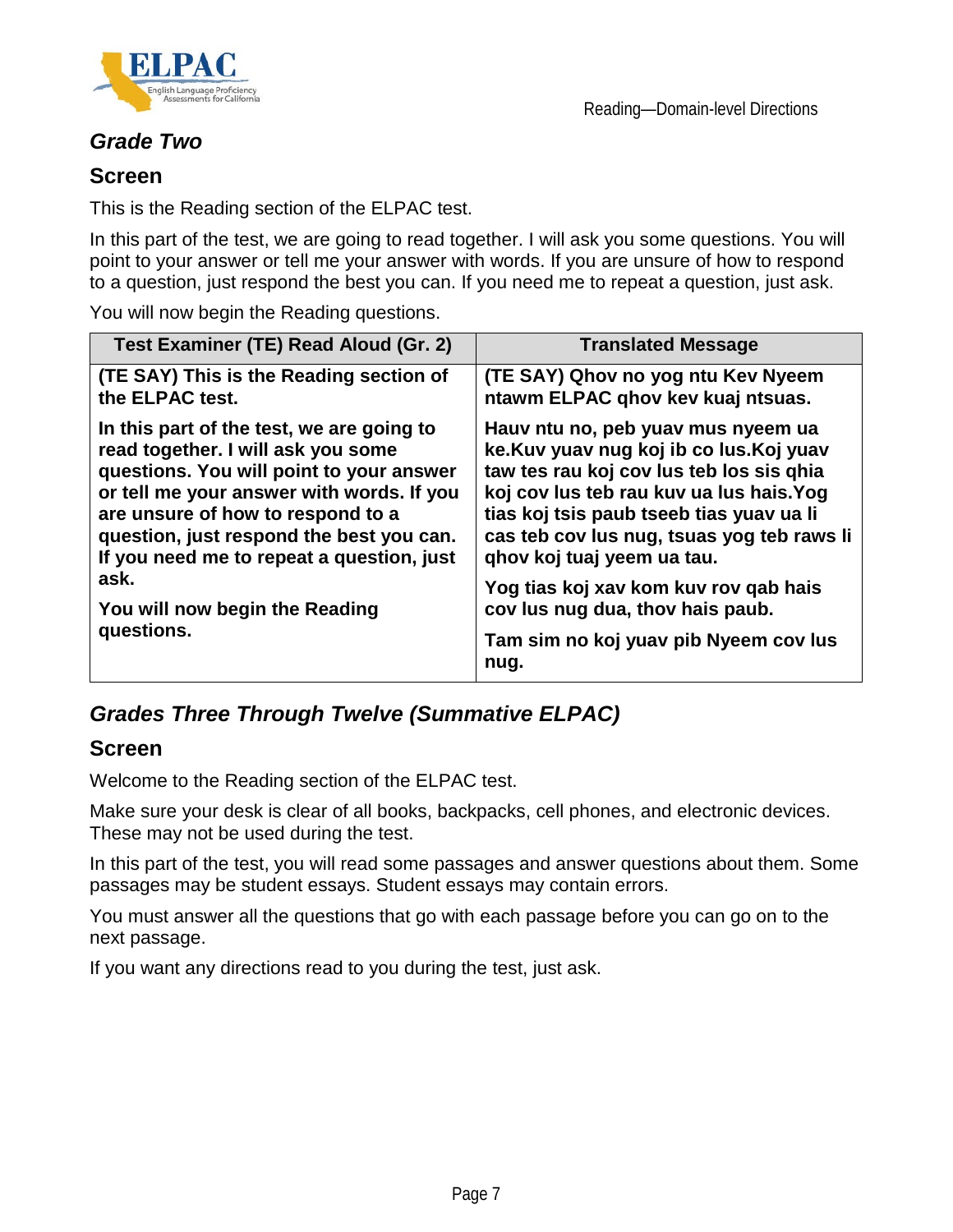

When you are ready, select **Next** to begin the Reading questions.

| Recorded Audio (Gr. 3-12)                                                                                                                                                                                                         | <b>Translated Message</b>                                                                                                                                                                                      |
|-----------------------------------------------------------------------------------------------------------------------------------------------------------------------------------------------------------------------------------|----------------------------------------------------------------------------------------------------------------------------------------------------------------------------------------------------------------|
| (Audio) Welcome to the Reading section of<br>the ELPAC test.                                                                                                                                                                      | (Audio) Zoo siab txais tos rau Ntu Kev<br>Nyeem ntawm ELPAC ghov kev kuaj                                                                                                                                      |
| Make sure your desk is clear of all books,<br>backpacks, cell phones, and electronic<br>devices. These may not be used during the<br>test.<br>In this part of the test, you will read some<br>passages and answer questions about | ntsuas.<br>Nco ntsoov tias saum koj lub rooj yuav tau<br>tshem tag nrho cov ntawy, hnab ev ntawy,<br>xov tooj ntawm tes, thiab cov khoom siv<br>hluav taws xob. Cov no yuav siv tsis tau<br>thaum kuaj ntsuas. |
| them. Some passages may be student<br>essays. Student essays may contain errors.                                                                                                                                                  | Nyob rau ntu no, koj yuav nyeem ib cov kab<br>ntawy thiab teb cov lus nug txog lawy. Qee                                                                                                                       |
| You must answer all the questions that go<br>with each passage before you can go on to<br>the next passage.                                                                                                                       | kab ntawy kuj yog cov lus uas cov tub<br>ntxhais kawm sau. Tub ntxhais kawm li<br>ntawy sau tej zaum yuay muaj qhov yuam<br>kev.                                                                               |
| If you want any directions read to you during<br>the test, just ask.                                                                                                                                                              | Koj yuav tsum teb txhua cov lus nug uas<br>mus nrog txhua zaj lus ua ntej koj yuav tuaj                                                                                                                        |
| When you are ready, select <b>Next</b> to begin                                                                                                                                                                                   | yeem mus txuas ntxiv rau zaj lus tom ntej.                                                                                                                                                                     |
| the Reading questions.                                                                                                                                                                                                            | Yog tias koj xav tau cov lus ghia nyeem rau<br>koj thaum kuaj, thov hais paub.                                                                                                                                 |
|                                                                                                                                                                                                                                   | Thaum koj npaj tau lawm, xaiv Mus Tom<br>Ntej los pib Nyeem cov lus nug.                                                                                                                                       |

## *Grades Three Through Twelve (Initial ELPAC)*

## **Screen**

Welcome to the Reading section of the ELPAC test.

Make sure your desk is clear of all books, backpacks, cell phones, and electronic devices. These may not be used during the test.

At the beginning of this section of the test, you will see some pictures and you will choose the sentence that matches the picture. After that, you will read some passages and answer questions about them. Some passages may be student essays. Student essays may contain errors.

You must answer all the questions that go with each passage before you can go on to the next passage.

If you want any directions read to you during the test, just ask.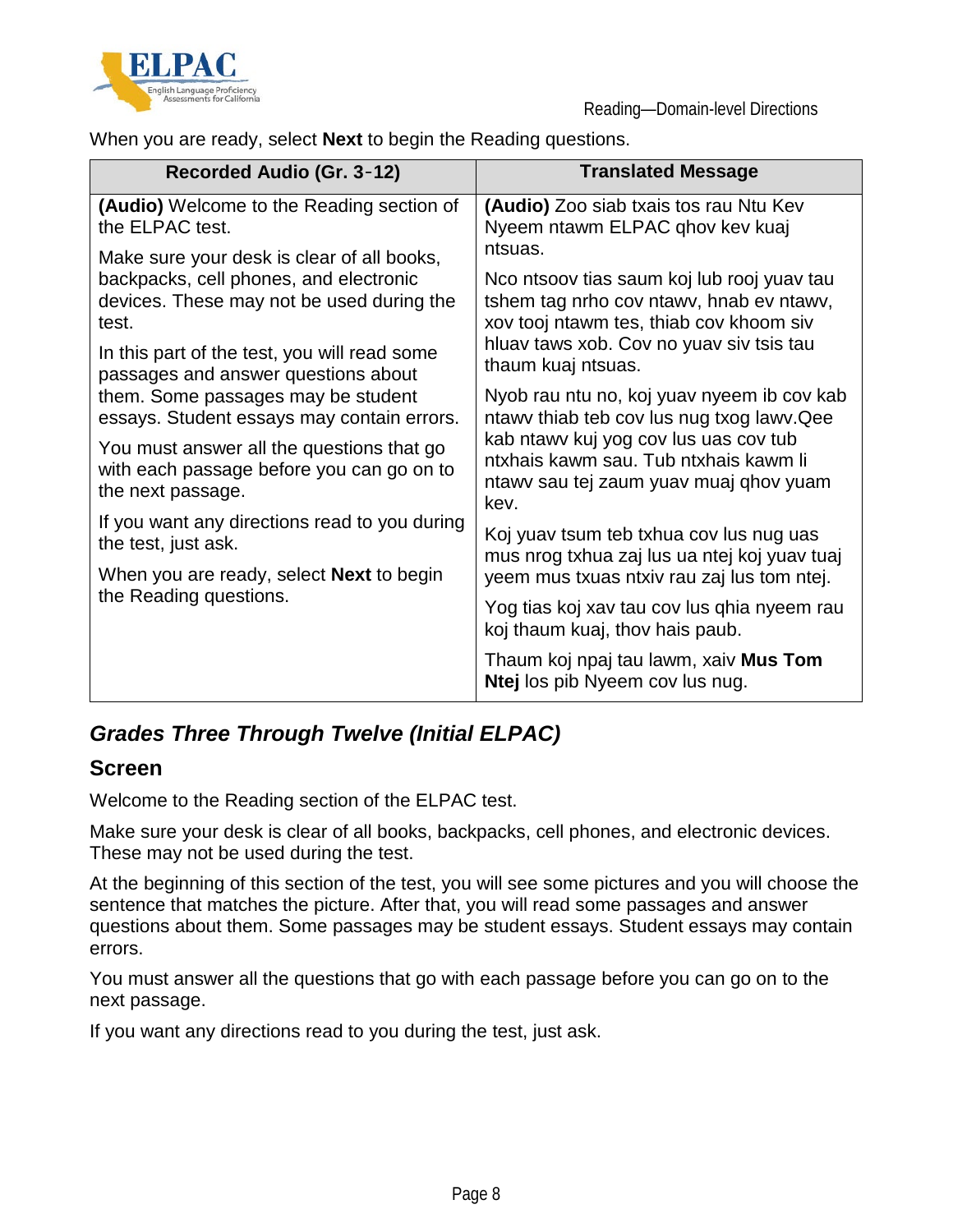

When you are ready, select **Next** to begin the Reading questions.

| Recorded Audio (Gr. 3-12)                                                                                                                                                                                                              | <b>Translated Message</b>                                                                                                                                                                                            |
|----------------------------------------------------------------------------------------------------------------------------------------------------------------------------------------------------------------------------------------|----------------------------------------------------------------------------------------------------------------------------------------------------------------------------------------------------------------------|
| (Audio) Welcome to the Reading section of<br>the ELPAC test.                                                                                                                                                                           | (Audio) Zoo siab txais tos rau Ntu Kev<br>Nyeem ntawm ELPAC qhov kev kuaj                                                                                                                                            |
| Make sure your desk is clear of all books,<br>backpacks, cell phones, and electronic<br>devices. These may not be used during the<br>test.<br>At the beginning of this section of the test,<br>you will see some pictures and you will | ntsuas.<br>Nco ntsoov tias saum koj lub rooj yuav tau<br>tshem tag nrho cov ntawy, hnab ev ntawy,<br>xov tooj ntawm tes, thiab cov khoom siv<br>hluav taws xob. Cov no yuav siv tsis tau<br>thaum kuaj ntsuas.       |
| choose the sentence that matches the<br>picture. After that, you will read some<br>passages and answer questions about<br>them. Some passages may be student<br>essays. Student essays may contain errors.                             | Thaum pib ntawm tshooj lus ntawm ntu kev<br>kuaj, koj yuav pom qee cov duab thiab koj<br>yuav xaiv kab ntawy uas uas phim daim<br>duab. Tom qab ntawd, koj yuav nyeem ib<br>cov kab ntawy thiab teb cov lus nug txog |
| You must answer all the questions that go<br>with each passage before you can go on to<br>the next passage.                                                                                                                            | lawv. Qee kab ntawv kuj yog cov lus uas<br>cov tub ntxhais kawm sau. Tub ntxhais<br>kawm li ntawy sau tej zaum yuay muaj qhov<br>yuam kev.                                                                           |
| If you want any directions read to you during<br>the test, just ask.                                                                                                                                                                   | Koj yuav tsum teb txhua cov lus nug uas<br>mus nrog txhua zaj lus ua ntej koj yuav tuaj                                                                                                                              |
| When you are ready, select <b>Next</b> to begin<br>the Reading questions.                                                                                                                                                              | yeem mus txuas ntxiv rau zaj lus tom ntej.                                                                                                                                                                           |
|                                                                                                                                                                                                                                        | Yog tias koj xav tau cov lus ghia nyeem rau<br>koj thaum kuaj, thov hais paub.                                                                                                                                       |
|                                                                                                                                                                                                                                        | Thaum koj npaj tau lawm, xaiv Mus Tom<br>Ntej los pib Nyeem cov lus nug.                                                                                                                                             |

## *Kindergarten Through Grade Two Review Screen*

### **Screen**

#### **Congratulations, you reached the end of the test!**

Thank you for your attention and hard work.

If there are any questions you marked for review, they will be displayed in the box below. Please finish reviewing any questions you want to, then select Submit Test at the bottom of the screen.

| Test Examiner (TE) Read Aloud (Gr. K-2) | <b>Translated Message</b>            |
|-----------------------------------------|--------------------------------------|
| (TE SAY) Congratulations, you reached   | (TE SAY) Zoo siab ntau, koj mus txog |
| the end of the test!                    | ghov tiav kev kuaj lawm!             |
| Thank you for your attention and hard   | Ua tsaug rau koj kev mloog thiab mob |
| work.                                   | siab rau.                            |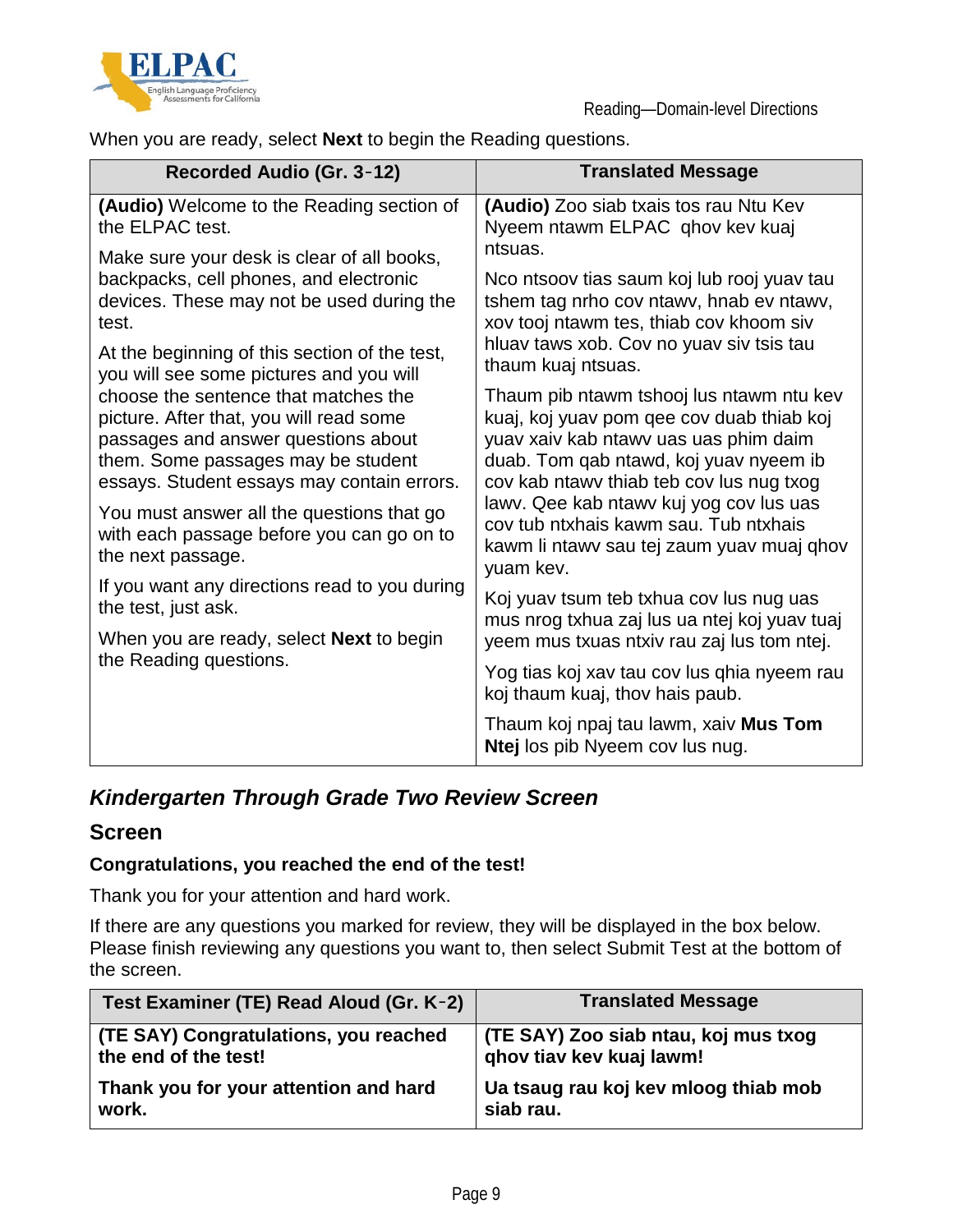

# *Grades Three Through Twelve Review Screen*

### **Screen**

#### **Congratulations, you reached the end of the test!**

Thank you for your attention and hard work.

If there are any questions you marked for review, they will be displayed in the box below. Please finish reviewing any questions you want to, then select Submit Test at the bottom of the screen.

| Recorded Audio (Gr. 3-12)               | <b>Translated Message</b>                                                                                                                                                                                                                        |
|-----------------------------------------|--------------------------------------------------------------------------------------------------------------------------------------------------------------------------------------------------------------------------------------------------|
| N/A (No recorded audio for this screen) | (Screen text) Zoo siab ntau, koj mus txog<br>qhov tiav kev kuaj lawm!                                                                                                                                                                            |
|                                         | Ua tsaug rau koj kev mloog thiab mob<br>siab rau.                                                                                                                                                                                                |
|                                         | Yog tias muaj lus nug uas koj cim rau kev<br>tshuaj xyuas, lawv yuav tshwm rau ntawm<br>lub thawy hauv gab no. Thoy ua kom tiav key<br>soj ntsuam cov lus nug uas koj xav tau, tom<br>qab ntawd xaiv Xa Kev Kuaj hauv qab<br>ntawm qhov nab cos. |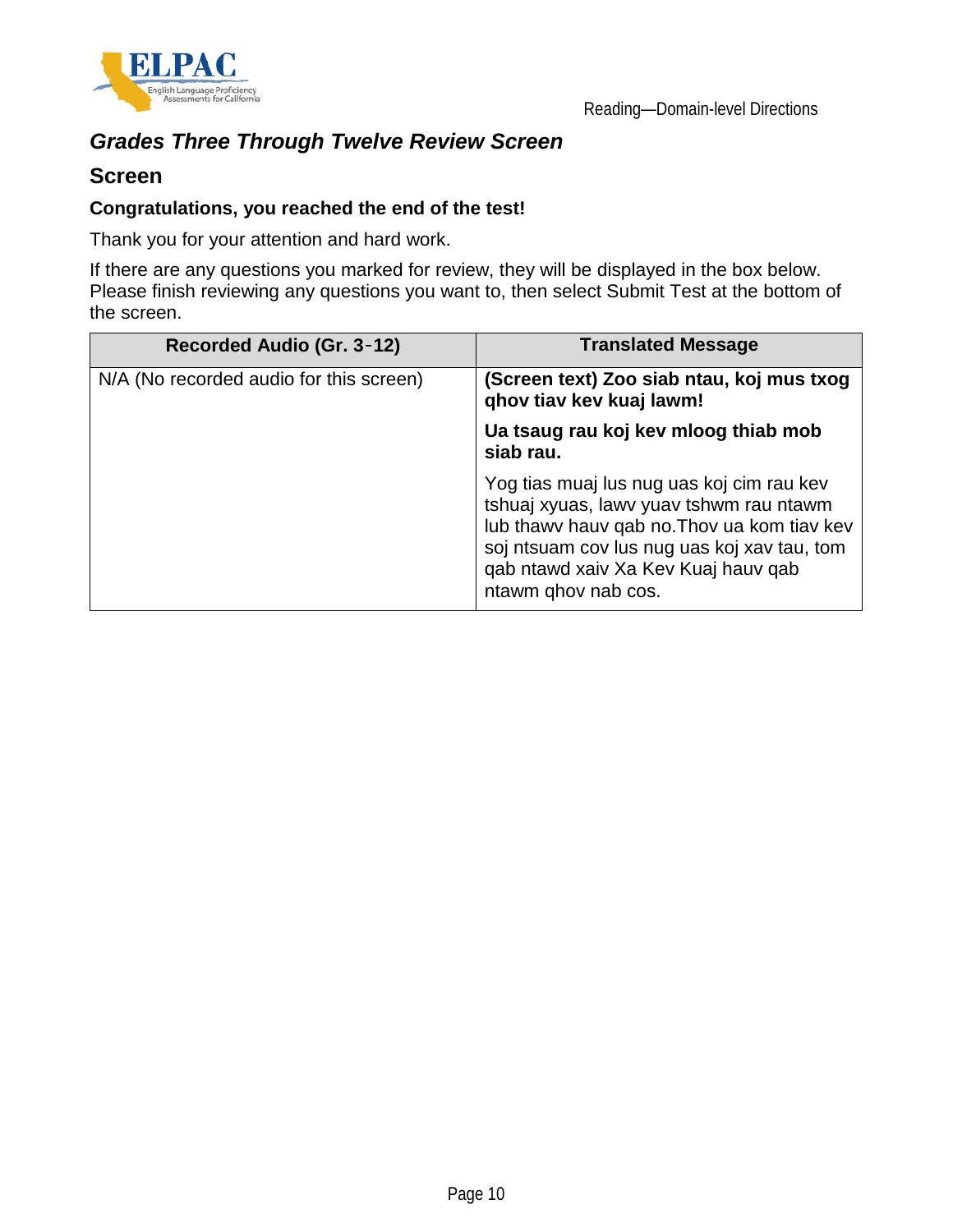

# **Reading—task type directions**

| <b>Task</b>                                 | <b>Grade</b> | <b>Message</b>                                                                                                                                                                                    | <b>Translated</b><br><b>Message</b>                                                                                                                                                                                                                                       |
|---------------------------------------------|--------------|---------------------------------------------------------------------------------------------------------------------------------------------------------------------------------------------------|---------------------------------------------------------------------------------------------------------------------------------------------------------------------------------------------------------------------------------------------------------------------------|
| Read-Along Word<br>with Scaffolding         | Kindergarten | We are going to read<br>together.                                                                                                                                                                 | Peb yuav mus<br>nyeem ua ke.                                                                                                                                                                                                                                              |
| <b>Read-Along Story</b><br>with Scaffolding | Grades K-1   | We are going to read<br>together.                                                                                                                                                                 | Peb yuav mus<br>nyeem ua ke.                                                                                                                                                                                                                                              |
|                                             |              | [Prompt language<br>should remain in<br>English]                                                                                                                                                  | [Cov lus txhawb<br>yuav tsum cia nws<br>ua Lus Askiv]                                                                                                                                                                                                                     |
|                                             |              | Point to where we<br>should start reading.<br>We will start reading                                                                                                                               | Taw tes rau ghov<br>chaw uas peb yuav<br>tsum pib nyeem.                                                                                                                                                                                                                  |
|                                             |              | here. Put your finger<br>here. Follow along<br>with your finger as I<br>read.<br>[Prompt language<br>should remain in<br>English]<br>Now I will read the<br>story to you. Listen<br>while I read. | Peb yuav pib nyeem<br>ntawm no.Muab koj<br>ntiv tes rau ntawm<br>no. Raws kuv qab siv<br>koj tus ntiv tes thaum<br>kuv nyeem.<br>[Cov lus txhawb<br>yuav tsum cia nws<br>ua Lus Askiv]<br>Tam sim no kuv<br>yuav nyeem zaj dab<br>neeg rau koj. Mloog<br>thaum kuv nyeem. |
| Read-Along<br>Information                   | Grades K-1   | Now we are going to<br>read together. Listen<br>while I read.                                                                                                                                     | Zeg no peb yuav<br>mus nyeem ua<br>ke.Mloog thaum kuv<br>nyeem.                                                                                                                                                                                                           |
| Read and Choose a<br>Word                   | Grade 1      | Look at the picture.<br>Point to the word<br>that matches the<br>picture.                                                                                                                         | Saib ntawm daim<br>duab. Taw tes rau lo<br>lus uas phim daim<br>duab.                                                                                                                                                                                                     |
| Read and Choose a<br>Word                   | Grade 2      | Look at the picture.<br>Choose the word<br>that matches the<br>picture.                                                                                                                           | Saib ntawm daim<br>duab. Xaiv lo lus uas<br>phim daim duab.                                                                                                                                                                                                               |
| Read and Choose a<br>Sentence               | Grade 1      | Look at the picture.<br>Point to the sentence<br>that matches the<br>picture.                                                                                                                     | Saib ntawm daim<br>duab. Taw tes rau<br>kab ntawy uas phim<br>daim duab.                                                                                                                                                                                                  |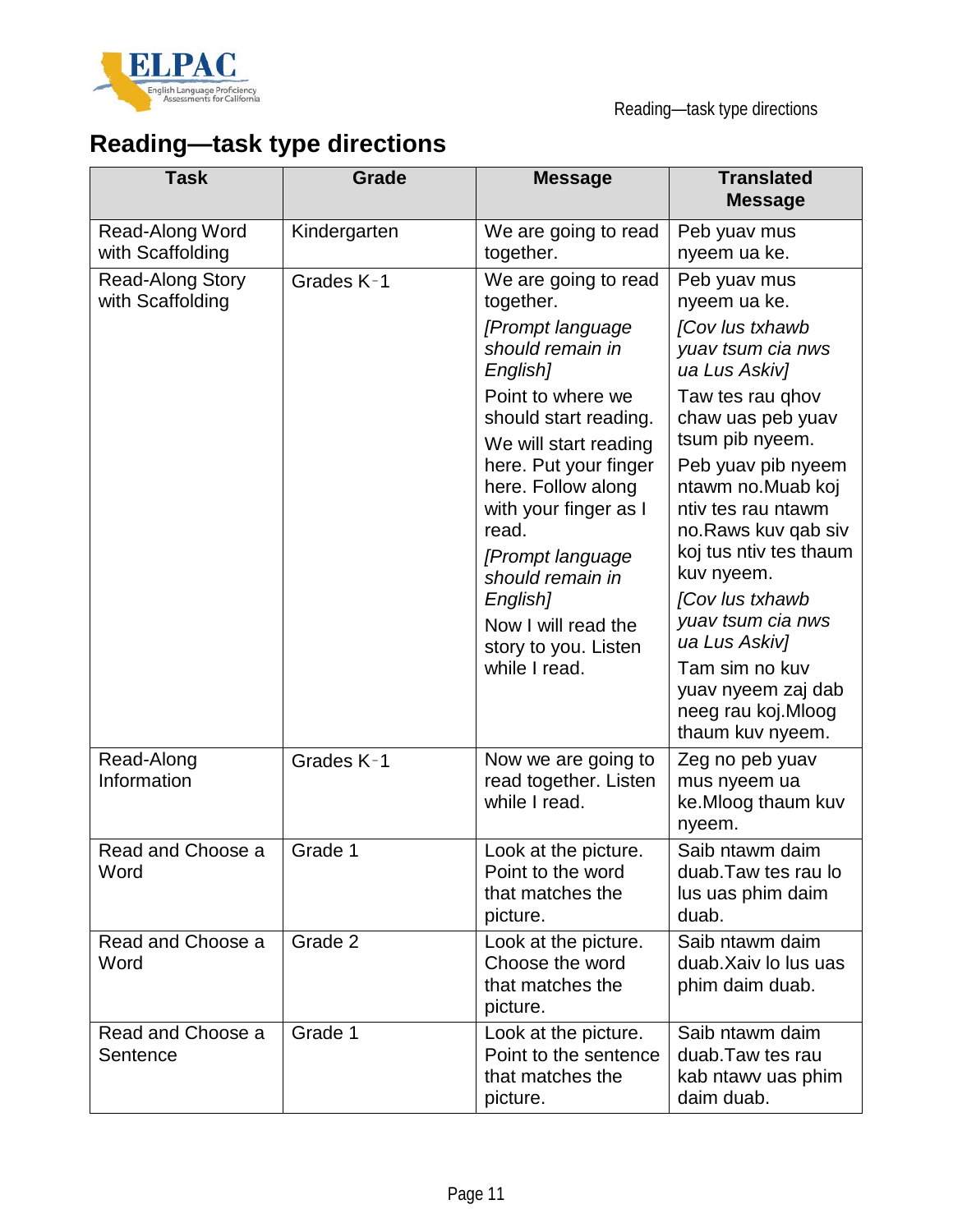

# Reading—task type directions (*continuation one*)

| <b>Task</b>                              | Grade       | <b>Message</b>                                                                                                          | <b>Translated Message</b>                                                                                                                                 |
|------------------------------------------|-------------|-------------------------------------------------------------------------------------------------------------------------|-----------------------------------------------------------------------------------------------------------------------------------------------------------|
| Read and Choose a<br>Sentence            | Grades 2-12 | Look at the picture.<br>Choose the<br>sentence that<br>matches the picture.                                             | Saib ntawm daim<br>duab. Xaiv kab ntawy<br>uas phim daim duab.                                                                                            |
| Read a Short<br>Informational<br>Passage | Grade 1     | Now you are going<br>to read a text on<br>your own. I will ask<br>you some questions<br>about what you have<br>read.    | Tam sim no koj mus<br>nyeem ib cov kab<br>ntawy ntawm koj tus<br>kheej.Kuv yuav nug<br>qee qhov lus nug uas<br>koj tau nyeem.                             |
| Read a Short<br>Informational<br>Passage | Grades 2-12 | Read the text, then<br>answer the<br>questions.                                                                         | Nyeem cov kab ntawv,<br>tom qab ntawd teb cov<br>lus nug.                                                                                                 |
| Read a Student<br>Essay                  | Grades 3-12 | A student has written<br>an essay. The essay<br>may include errors.<br>Read the essay,<br>then answer the<br>questions. | Tus tub ntxhais kawm<br>tau sau ib tsab<br>ntawy.Tsab ntawy<br>yuav muaj qhov tsis<br>raug. Nyeem tsab<br>ntawv, tom qab ntawd<br>teb cov lus nug.        |
| Read a Literary<br>Passage               | Grade 1     | Now you are going<br>to read a story on<br>your own. Then you<br>will answer<br>questions about<br>what you have read.  | Tam sim no koj yuav<br>mus nyeem zaj dab<br>neeg ntawm koj tus<br>kheej. Tom qab ntawv<br>koj yuav teb cov lus<br>nug hais txog cov koj<br>tau nyeem.     |
| Read a Literary<br>Passage               | Grades 2-12 | Read the story, then<br>answer the<br>questions.                                                                        | Nyeem zaj dab neeg,<br>tom qab ntawd teb cov<br>lus nug.                                                                                                  |
| Read an<br>Informational<br>Passage      | Grade 1     | Now you will read a<br>text on your own.<br>Then you will answer<br>some questions<br>about what you have<br>read.      | Tam sim no koj yuav<br>nyeem ib cov kab<br>ntawy ntawm koj tus<br>kheej. Tom qab ntawv<br>koj yuav teb tej cov lus<br>nug hais txog cov koj<br>tau nyeem. |
| Read an<br>Informational<br>Passage      | Grades 2-12 | Read the text, then<br>answer the<br>questions.                                                                         | Nyeem cov kab ntawv,<br>tom qab ntawd teb cov<br>lus nug.                                                                                                 |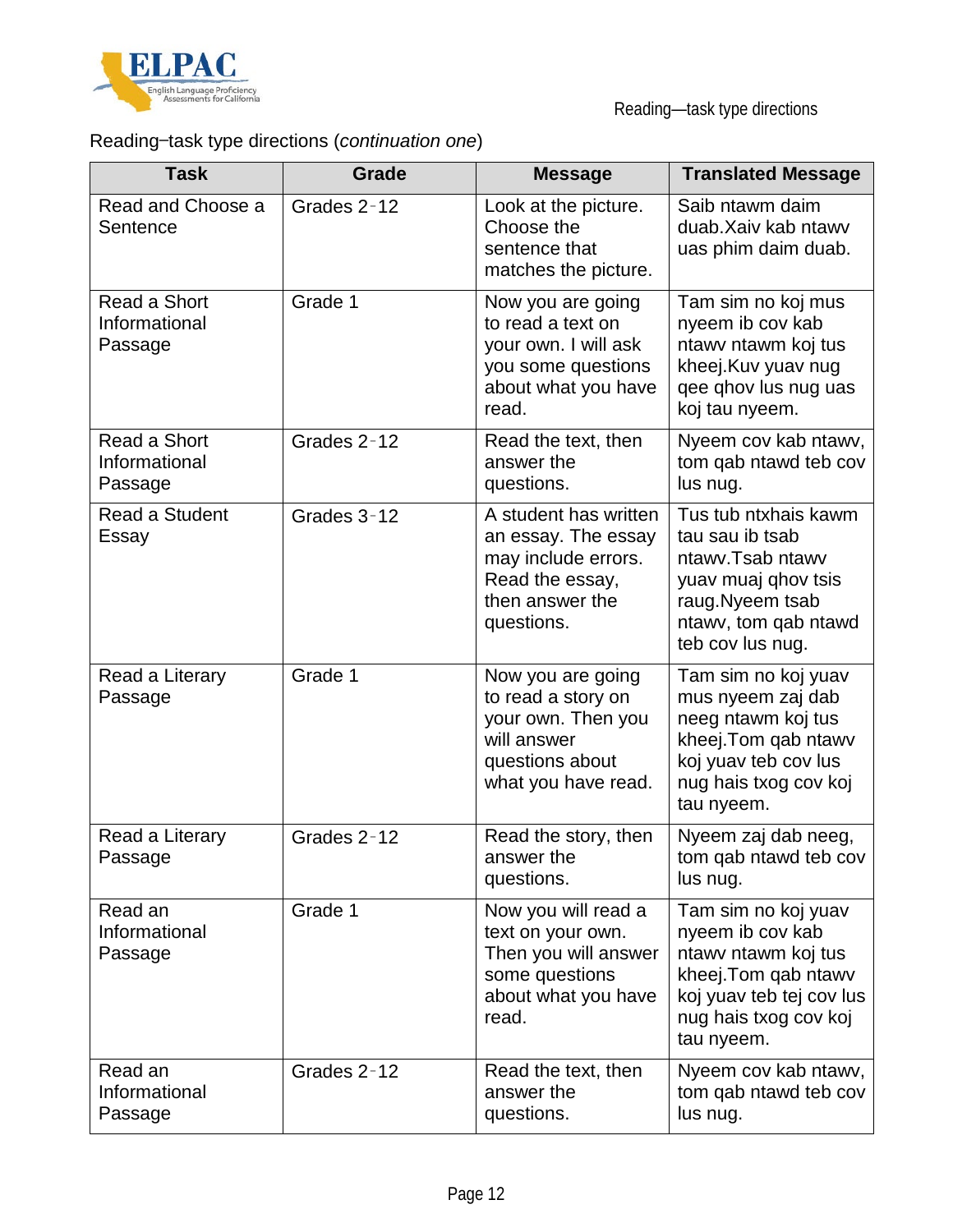

# **Writing—Domain-level Directions**

## *Kindergarten Through Grade Two*

### **Screen**

(No screen—all on paper)

| Test Examiner (TE) Read Aloud (Gr. K-2)                                                                                                          | <b>Translated Message</b>                                                                                                                                     |
|--------------------------------------------------------------------------------------------------------------------------------------------------|---------------------------------------------------------------------------------------------------------------------------------------------------------------|
| (TE SAY) Today, you will take the ELPAC<br>Writing test. If you are unsure of how to<br>respond to a question, just respond the<br>best you can. | (TE SAY) Hnub no, koj yuav ua ELPAC<br>txoj kev xeem ntawm Kev Sau Ntawv.<br>Yog koj tsis paub tseeb ntawm qhov<br>yuav teb lo lus nug li cas, tsuas teb raws |
| In this part of the test, you will write your<br>answers to some questions on paper.                                                             | li koj ua tau.<br>Nyob rau ntu no, koj yuav sau koj cov lus<br>teb rau tej cov lus nug rau hauv daim                                                          |
| If you need any questions repeated, just<br>ask.                                                                                                 | ntawy.                                                                                                                                                        |
| You will now begin the Writing questions.                                                                                                        | Yog tias koj xav tau cov lus nug rov qab<br>hais dua, thov hais paub.                                                                                         |
|                                                                                                                                                  | Tam sim no koj yuav pib Sau cov lus<br>nug.                                                                                                                   |

## *Grades Three Through Twelve*

## **Screen**

Welcome to the Writing section of the ELPAC test.

Make sure your desk is clear of all books, backpacks, cell phones, and electronic devices. These may not be used during the test.

Each question on the Writing test has a  $\bullet$  PLAY button. You can use the  $\bullet$  PLAY button at any time to hear the questions again.

In this part of the test you will type your responses to questions in the boxes provided.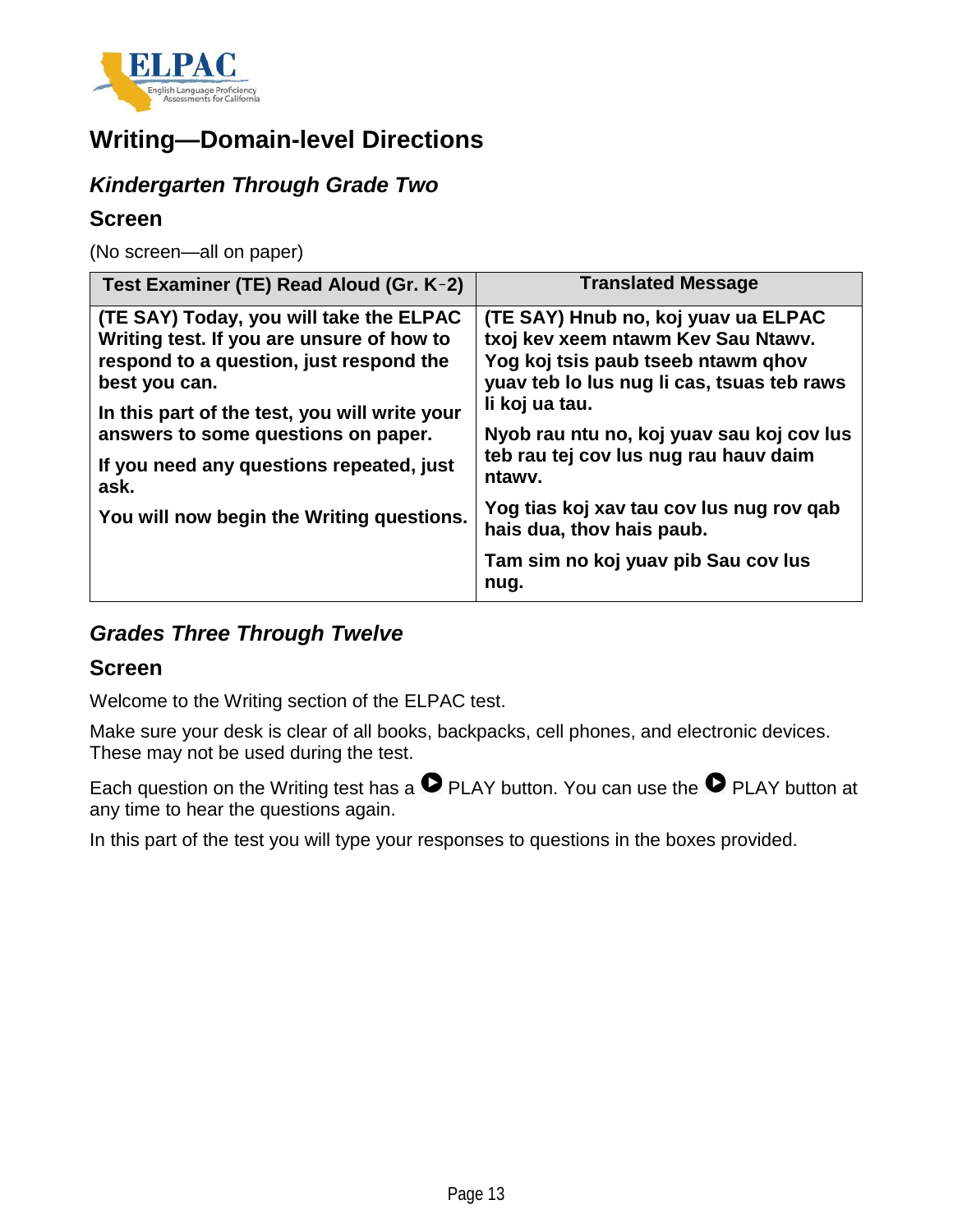

When you are ready, select **Next** to begin the Writing questions. Make sure to answer all questions in English.

| Recorded Audio (Gr. 3-12)                         | <b>Translated Message</b>                                                                                    |  |
|---------------------------------------------------|--------------------------------------------------------------------------------------------------------------|--|
| (Audio) Welcome to the Writing section of         | (Audio) Zoo siab txais tos rau Ntu Kev Sau                                                                   |  |
| the ELPAC test.                                   | ntawm ELPAC qhov kev kuaj ntsuas.                                                                            |  |
| Make sure your desk is clear of all books,        | Nco ntsoov tias saum koj lub rooj yuav tau                                                                   |  |
| backpacks, cell phones, and electronic            | tshem tag nrho cov ntawy, hnab ev ntawy,                                                                     |  |
| devices. These may not be used during the         | xov tooj ntawm tes, thiab cov khoom siv                                                                      |  |
| test.                                             | hluav taws xob. Cov no yuav siv tsis tau                                                                     |  |
| Each question on the Writing test has a $\bullet$ | thaum kuaj ntsuas.                                                                                           |  |
| PLAY button. You can use the $\bullet$ PLAY       | Txhua lo lus nug nyob rau kev kuaj los                                                                       |  |
| button at any time to hear the questions          | ntawm Kev Sau muaj a <sup>O</sup> lub pob nyem                                                               |  |
| again.                                            | TSO. Koj tuaj yeem siv <b>O</b> lub pob nyem                                                                 |  |
| In this part of the test you will type your       | TSO tau txhua lub sij hawm los rov mloog                                                                     |  |
| responses to questions in the boxes               | cov lus nug ib zaug ntxiv.                                                                                   |  |
| provided.                                         | Hauv ntu no ntawm kev kuaj koj yuav ntaus                                                                    |  |
| When you are ready, select <b>Next</b> to begin   | koj cov lus teb rau cov lus nug hauv cov                                                                     |  |
| the Writing questions. Make sure to answer        | npov npaj cia.                                                                                               |  |
| all questions in English.                         | Thaum koj npaj tau lawm, xaiv Mus Tom<br>Ntej los pib Sau cov lus nug. No ntsoov teb<br>txhua nge Lus Askiv. |  |

## *Grades Three Through Twelve Review Screen*

## **Screen**

### **Congratulations, you reached the end of the test!**

Thank you for your attention and hard work.

If there are any questions you marked for review, they will be displayed in the box below. Please finish reviewing any questions you want to, then select Submit Test at the bottom of the screen.

| Recorded Audio (Gr. 3-12)               | <b>Translated Message</b>                                                                                                                                                                                                                        |
|-----------------------------------------|--------------------------------------------------------------------------------------------------------------------------------------------------------------------------------------------------------------------------------------------------|
| N/A (No recorded audio for this screen) | (Screen text) Zoo siab ntau, koj mus txog<br>ghov tiav kev xeem lawm!                                                                                                                                                                            |
|                                         | Ua tsaug rau koj kev mloog thiab mob siab<br>rau.                                                                                                                                                                                                |
|                                         | Yog tias muaj lus nug uas koj cim rau kev<br>tshuaj xyuas, lawy yuay tshwm rau ntawm<br>lub thawy hauy gab no. Thoy ua kom tiay key<br>soj ntsuam cov lus nug uas koj xav tau, tom<br>gab ntawd xaiv Xa Kev Kuaj hauv gab<br>ntawm ghov nab cos. |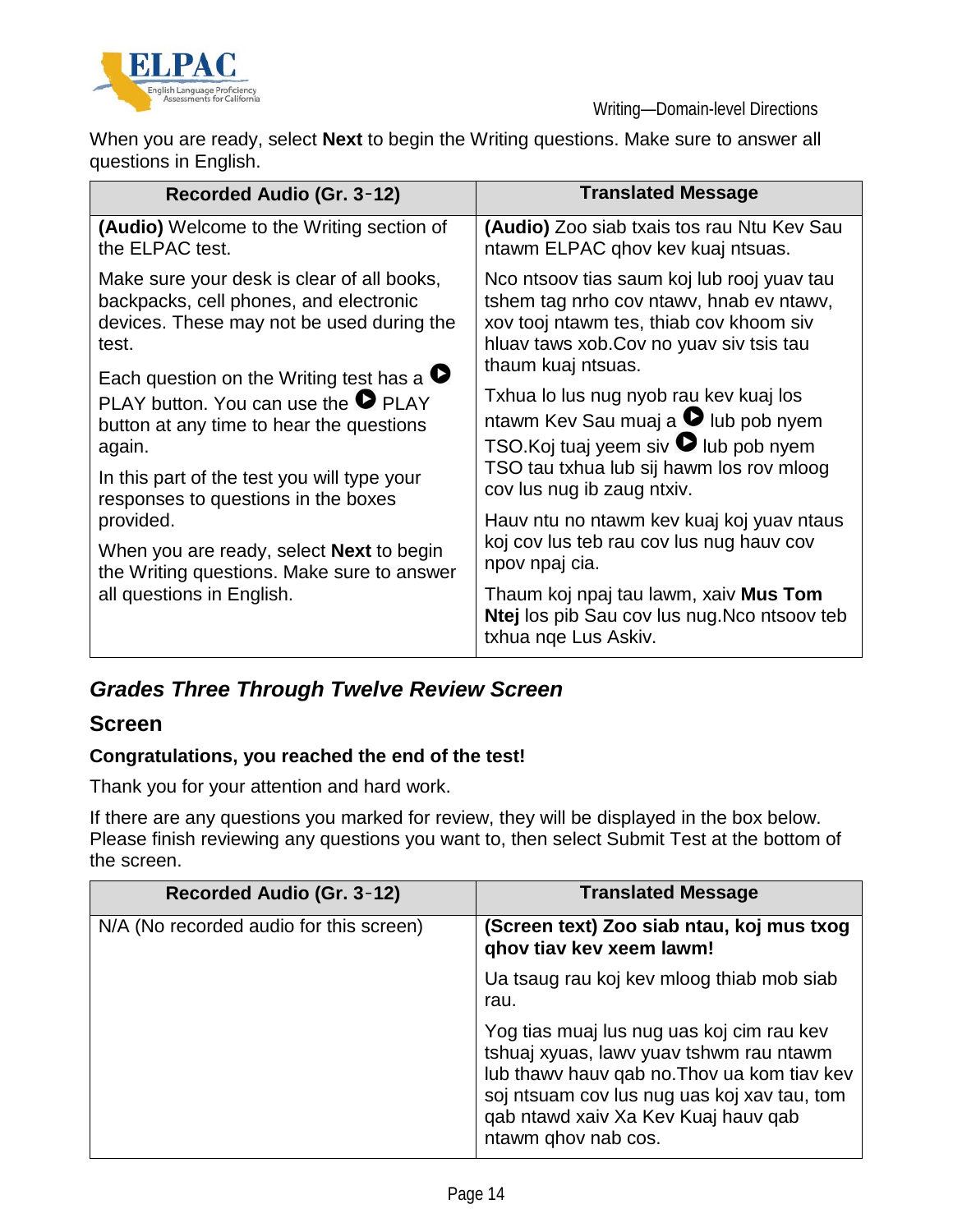

# **Writing—task type directions**

| <b>Task</b>                                       | <b>Grade</b> | <b>Message</b>                                                                                                               | <b>Translated</b><br><b>Message</b>                                                                                                      |
|---------------------------------------------------|--------------|------------------------------------------------------------------------------------------------------------------------------|------------------------------------------------------------------------------------------------------------------------------------------|
| Label a Picture-<br>Word, with<br>Scaffolding     | Grades K-1   | Now we are going to<br>write some letters<br>and words together.                                                             | Tam sim no peb<br>yuav los sau ib cov<br>niam ntawy thiab cov<br>lo lus ua ke.                                                           |
| Write a Story<br>Together with<br>Scaffolding     | Grades K-2   | We are going to<br>write a story<br>together.                                                                                | Peb yuav mus sau ib<br>zaj dab neeg ua ke.                                                                                               |
| Write an<br><b>Informational Text</b><br>Together | Grades 1-2   | Now I am going to<br>tell you some<br>information. Listen<br>carefully. Then we<br>will write about what<br>we have learned. | Tam sim no kuv<br>yuav qhia koj qee<br>ntaub ntawy key<br>paub.Mloog kom<br>zoo. Tom qab ntawd<br>peb yuav sau txog<br>yam peb tau kawm. |
| Describe a Picture                                | Grade 1      | In this part of the<br>test, you will write a<br>sentence on your<br>own.                                                    | Hauv ntu no ntawm<br>kev kuaj, koj yuav<br>sau ib kab ntawv<br>ntawm koj tus kheej.                                                      |
| Describe a Picture                                | Grade 2      | Write about what is<br>happening in the<br>picture.                                                                          | Sau txog yam uas<br>tab tom tshwm sim<br>hauv daim duab.                                                                                 |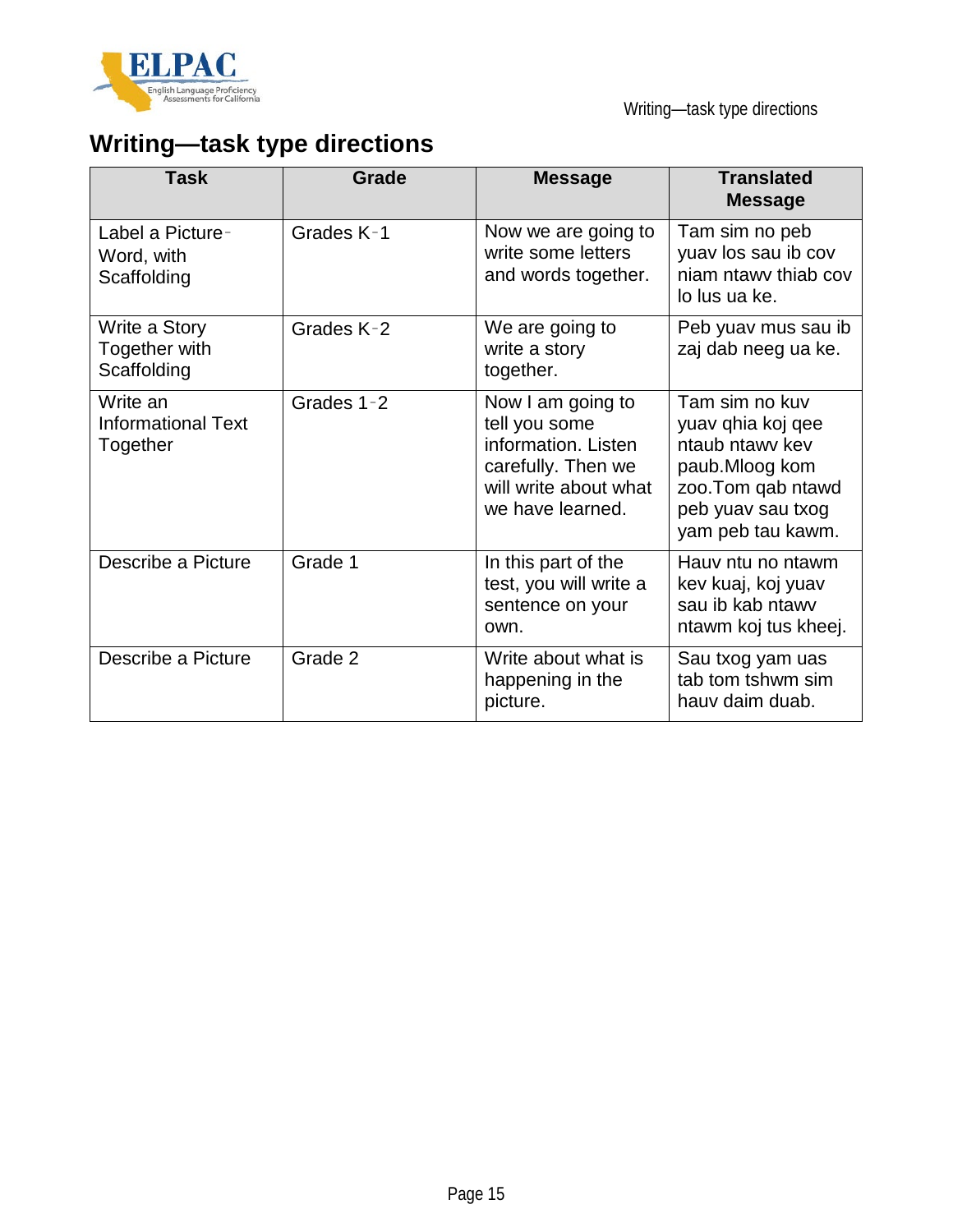

# Writing—task type directions (*continuation one*)

| <b>Task</b>                  | Grade       | <b>Message</b>                                                                                                                                                                                                                                                                                           | <b>Translated</b><br><b>Message</b>                                                                                                                                                                                                                                                                                                                  |
|------------------------------|-------------|----------------------------------------------------------------------------------------------------------------------------------------------------------------------------------------------------------------------------------------------------------------------------------------------------------|------------------------------------------------------------------------------------------------------------------------------------------------------------------------------------------------------------------------------------------------------------------------------------------------------------------------------------------------------|
| Describe a Picture           | Grades 3-12 | Imagine that you and<br>a partner are going<br>to describe a picture.<br>Your partner has<br>started writing a<br>paragraph about the<br>picture. The<br>paragraph may<br>contain errors. Read<br>your partner's<br>paragraph and then<br>follow the directions<br>for answering the<br>two questions.   | Xav tias koj thiab ib<br>tus khub tab tom<br>mus piav qhia txog<br>daim duab. Koj tus<br>khub tau pib sau ib<br>pawg ntawy txog<br>daim duab. Qhov<br>pawg ntawy yuav<br>muaj qhov yuam<br>kev. Nyeem koj tus<br>khub pawg ntawv<br>thiab tom qab ntawd<br>ua raws cov lus qhia<br>rau kev teb ob nqe<br>lus nug ntawd.                              |
| Write About an<br>Experience | Grade 1     | You are going to<br>write in English<br>about something that<br>happened to you.<br>[Prompt should<br>remain in English]<br>You should write<br>$\bullet$<br>at least one<br>complete<br>sentence.<br>Use descriptions,<br>$\bullet$<br>details, and<br>examples to<br>make your writing<br>interesting. | Koj yuav tau sau ua<br>Lus Askiv txog qee<br>yam uas tau tshwm<br>sim rau koj.<br>[Lus taw qhia yuav<br>tsum cia nws ua Lus<br>Askiv]<br>Koj yuav tsum<br>$\bullet$<br>sau yam tsawg<br>kawg ib kab<br>ntawy tiav.<br>Siv cov lus piav<br>$\bullet$<br>qhia, cov ntsiab<br>lus, thiab lus piv<br>txwy ua kom koj<br>ghov kev sau<br>ntawy raug siab. |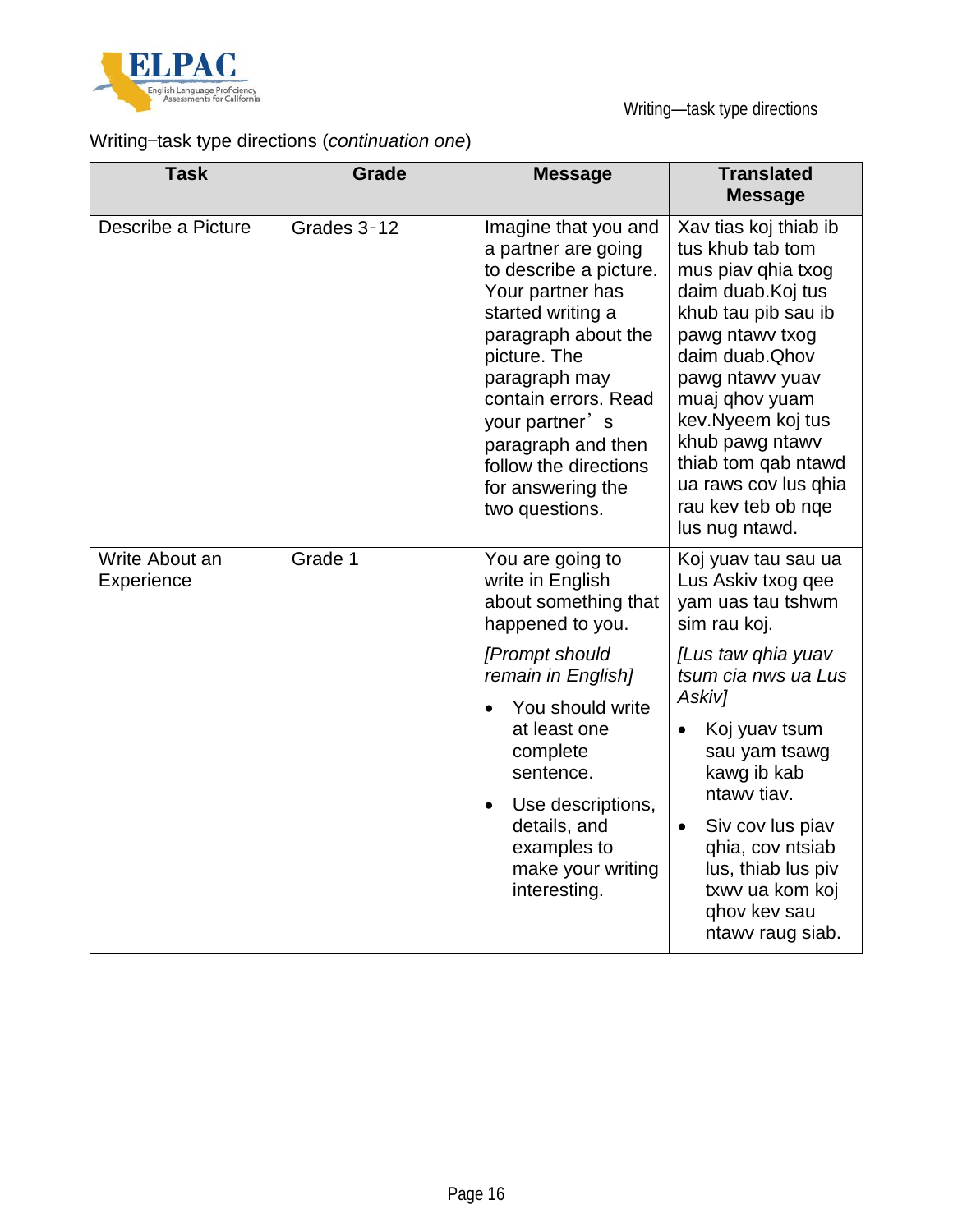

# Writing—task type directions (*continuation two*)

| <b>Task</b>                  | <b>Grade</b>                                                  | <b>Message</b>                                                                                     | <b>Translated</b><br><b>Message</b>                                                        |
|------------------------------|---------------------------------------------------------------|----------------------------------------------------------------------------------------------------|--------------------------------------------------------------------------------------------|
| Write About an<br>Experience | Grade 2                                                       | You are going to<br>write a paragraph in<br>English about your<br>personal experience.             | Koj yuav tau sau ib<br>pawg ntawy ua Lus<br>Askiv txog koj tus<br>kheej kev paub.          |
|                              |                                                               | [Prompt should<br>remain in English]                                                               | [Lus taw qhia yuav<br>tsum cia nws ua Lus<br>Askiv]                                        |
|                              |                                                               | Your paragraph<br>should include at<br>least three<br>complete<br>sentences.                       | Koj li pawg ntawy<br>yuav tsum muaj<br>tsawg kawg yog<br>peb kab ntawv                     |
|                              |                                                               | Use descriptions,<br>$\bullet$<br>details, and<br>examples to<br>make your writing<br>interesting. | sau tiav.<br>Siv cov lus piav<br>qhia, cov ntsiab<br>lus, thiab lus piv<br>txwy ua kom koj |
|                              |                                                               | Check your<br>$\bullet$<br>writing for correct                                                     | ghov kev sau<br>ntawy raug siab.                                                           |
|                              |                                                               | grammar, capital<br>letters,<br>punctuation, and<br>spelling.                                      | Kuaj koj cov<br>$\bullet$<br>ntawy sau kom<br>raug cov qauv<br>ntawy, cov niam             |
|                              | Do not write<br>$\bullet$<br>outside the box.<br>Please write | ntawy tus loj, cim<br>ntawy, thiab sau<br>ntawv kom raug.                                          |                                                                                            |
|                              |                                                               | neatly.                                                                                            | Tsis txhob sau<br>sab nraum lub<br>thawy. Thoy sau<br>kom zoo.                             |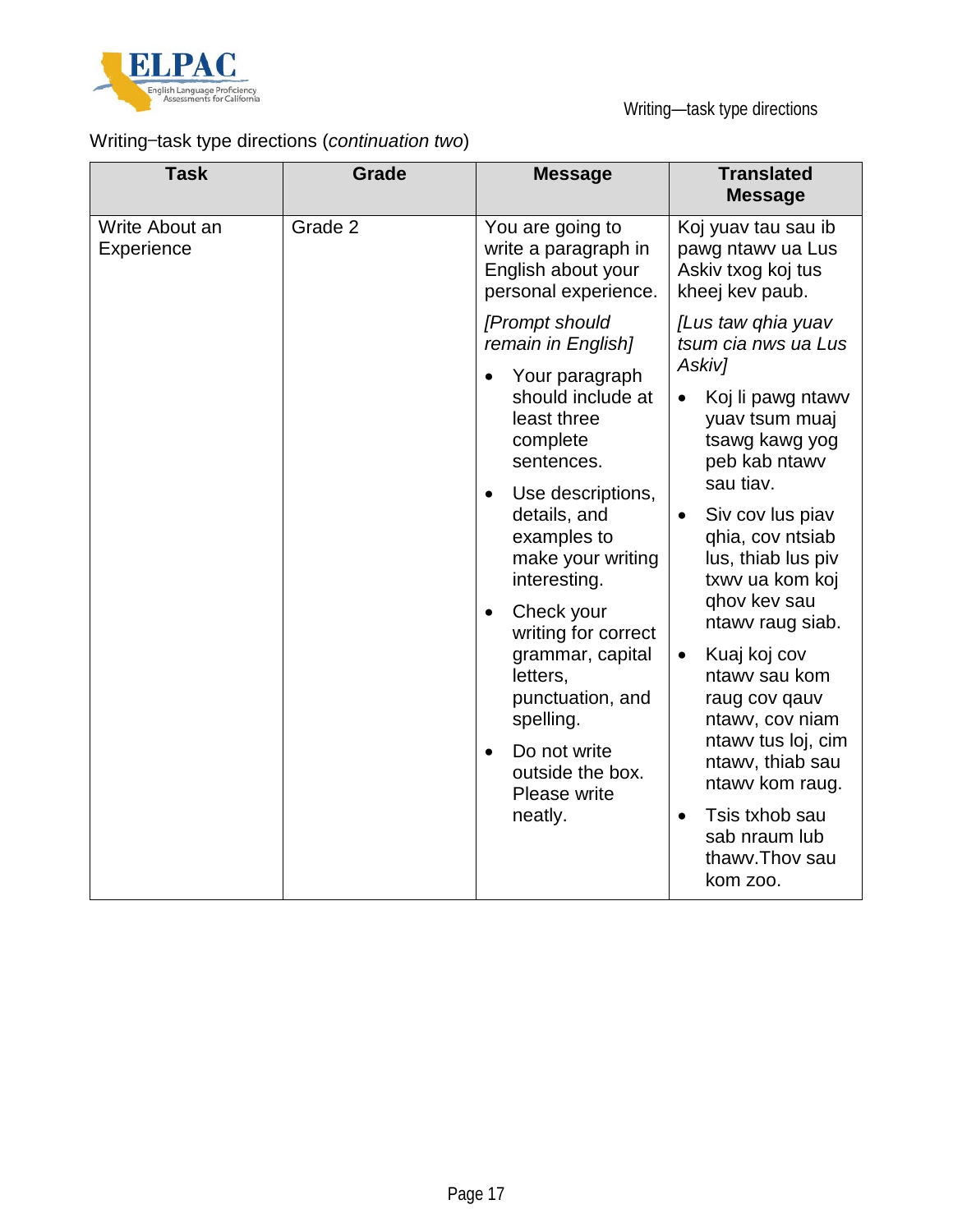

# Writing—task type directions (*continuation three*)

| <b>Task</b>                  | Grade       | <b>Message</b>                                                                                                                                                                                                                                                                                                                                    | <b>Translated</b><br><b>Message</b>                                                                                                                                                                                                                                                                                                                                                                                            |
|------------------------------|-------------|---------------------------------------------------------------------------------------------------------------------------------------------------------------------------------------------------------------------------------------------------------------------------------------------------------------------------------------------------|--------------------------------------------------------------------------------------------------------------------------------------------------------------------------------------------------------------------------------------------------------------------------------------------------------------------------------------------------------------------------------------------------------------------------------|
| Write About an<br>Experience | Grades 3-12 | In the following box,<br>you are going to<br>write a paragraph in<br>English about your<br>personal experience.                                                                                                                                                                                                                                   | Hauv lub thawy hauv<br>qab no, koj yuav tau<br>sau ib pawg ntawv<br>ua Lus Askiv txog koj<br>tus kheej kev paub.                                                                                                                                                                                                                                                                                                               |
|                              |             | [Recording of prompt<br>is in English]<br>Your paragraph                                                                                                                                                                                                                                                                                          | [Ntaub ntawv teev<br>tseg ntawm cov lus<br>taw ghia cia ua Lus<br>Askiv]                                                                                                                                                                                                                                                                                                                                                       |
|                              |             | should include at<br>least three<br>complete<br>sentences and<br>should have a<br>beginning, a<br>middle, and an<br>end.<br>Use descriptions,<br>$\bullet$<br>details, and<br>examples to<br>make your writing<br>interesting.<br>Check your<br>$\bullet$<br>writing for correct<br>grammar, capital<br>letters,<br>punctuation, and<br>spelling. | Koj li pawg ntawv<br>yuav tsum muaj<br>tsawg kawg yog<br>peb kab ntawv<br>sau tiav thiab<br>yuav tsum muaj<br>qhov pib, nruab<br>nrab, thiab qhov<br>xaus.<br>Siv cov lus piav<br>qhia, cov ntsiab<br>lus, thiab lus piv<br>txwy ua kom koj<br>ghov kev sau<br>ntawy raug siab.<br>Kuaj koj cov<br>$\bullet$<br>ntawy sau kom<br>raug cov qauv<br>ntawy, cov niam<br>ntawy tus loj, cim<br>ntawv, thiab sau<br>ntawy kom raug. |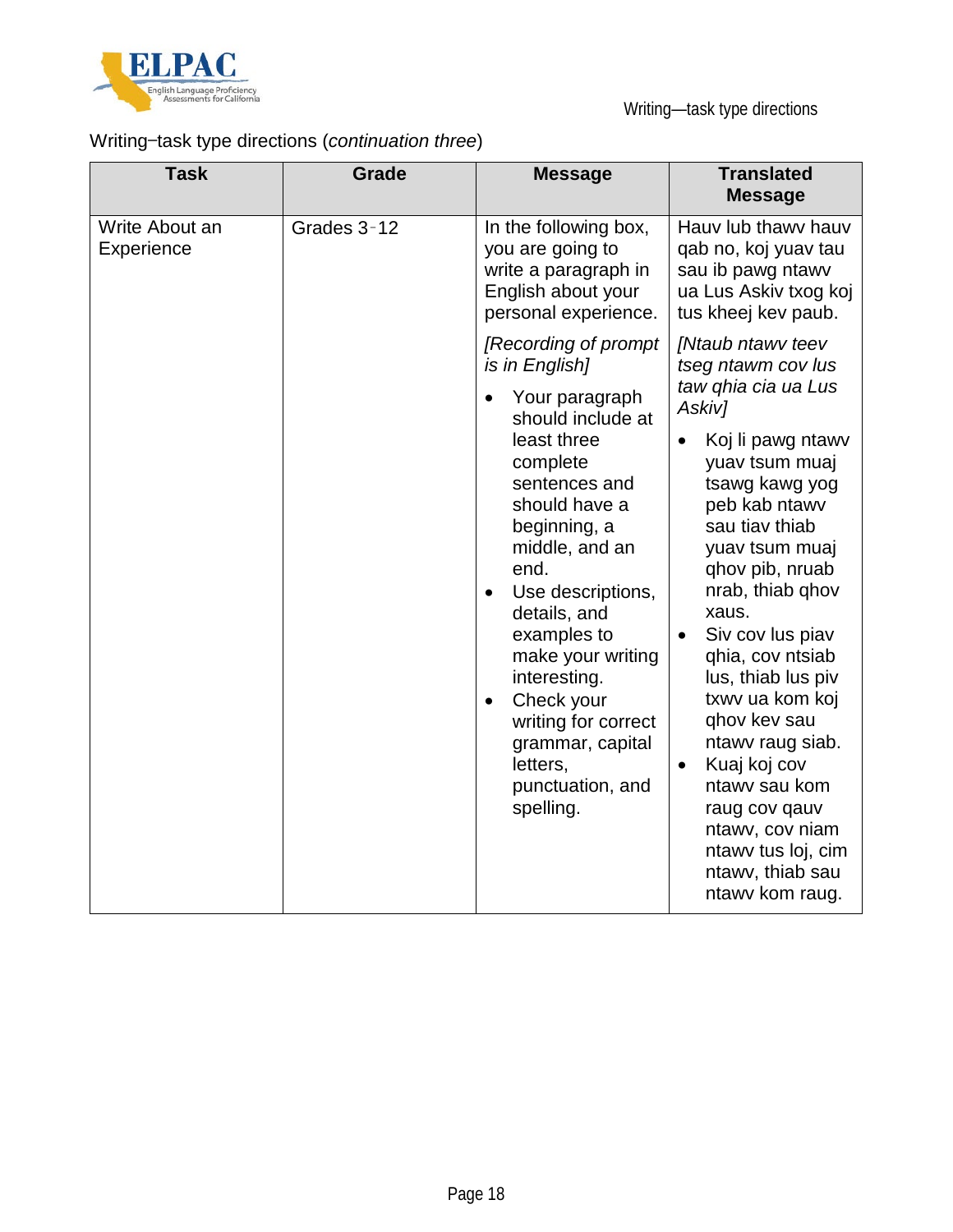

# Writing—task type directions (*continuation four*)

| <b>Task</b>                                   | Grade       | <b>Message</b>                                                                                                                                                                                                                                              | <b>Translated</b><br><b>Message</b>                                                                                                                                                                                                                                                                                                    |
|-----------------------------------------------|-------------|-------------------------------------------------------------------------------------------------------------------------------------------------------------------------------------------------------------------------------------------------------------|----------------------------------------------------------------------------------------------------------------------------------------------------------------------------------------------------------------------------------------------------------------------------------------------------------------------------------------|
| <b>Write About</b><br>Academic<br>Information | Grades 3-5  | Imagine that you are<br>writing a description<br>with a classmate.<br>Your classmate filled<br>in information in a<br>graphic organizer.<br>Read the details in<br>the graphic<br>organizer. Then use<br>the information to<br>answer the two<br>questions. | Xav tias koj tab tom<br>sau ghov piav ghia<br>nrog ib tus phooj<br>ywg sib koom chav<br>kawm.Koj tus phooj<br>ywg koom chav<br>kawm ntxiy sau cov<br>ntaub ntawy hauv<br>tus teeb tsha key kos<br>duab.Nyeem cov<br>ntsiab lus hauv tus<br>teeb tsa kev kos<br>duab. Tom qab ntawy<br>siv cov ntaub ntawv<br>los teb ob nqe lus<br>nug |
| <b>Write About</b><br>Academic<br>Information | Grades 6-12 | Imagine that you are<br>working on a group<br>project. Some<br>members of your<br>group have created<br>a graphic organizer.<br>Use the information<br>in the graphic<br>organizer to answer<br>the two questions.                                          | Xav tias koj tab tom<br>ua haujlwm ntawm<br>pab pawg khoos<br>kas. Qee tus tswv<br>cuab ntawm koj<br>pawg tau tsim tus<br>teeb tsa kos<br>duab.Siv cov ntaub<br>ntawy hauy tus teeb<br>tsa kos duab los teb<br>ob nge lus nug.                                                                                                         |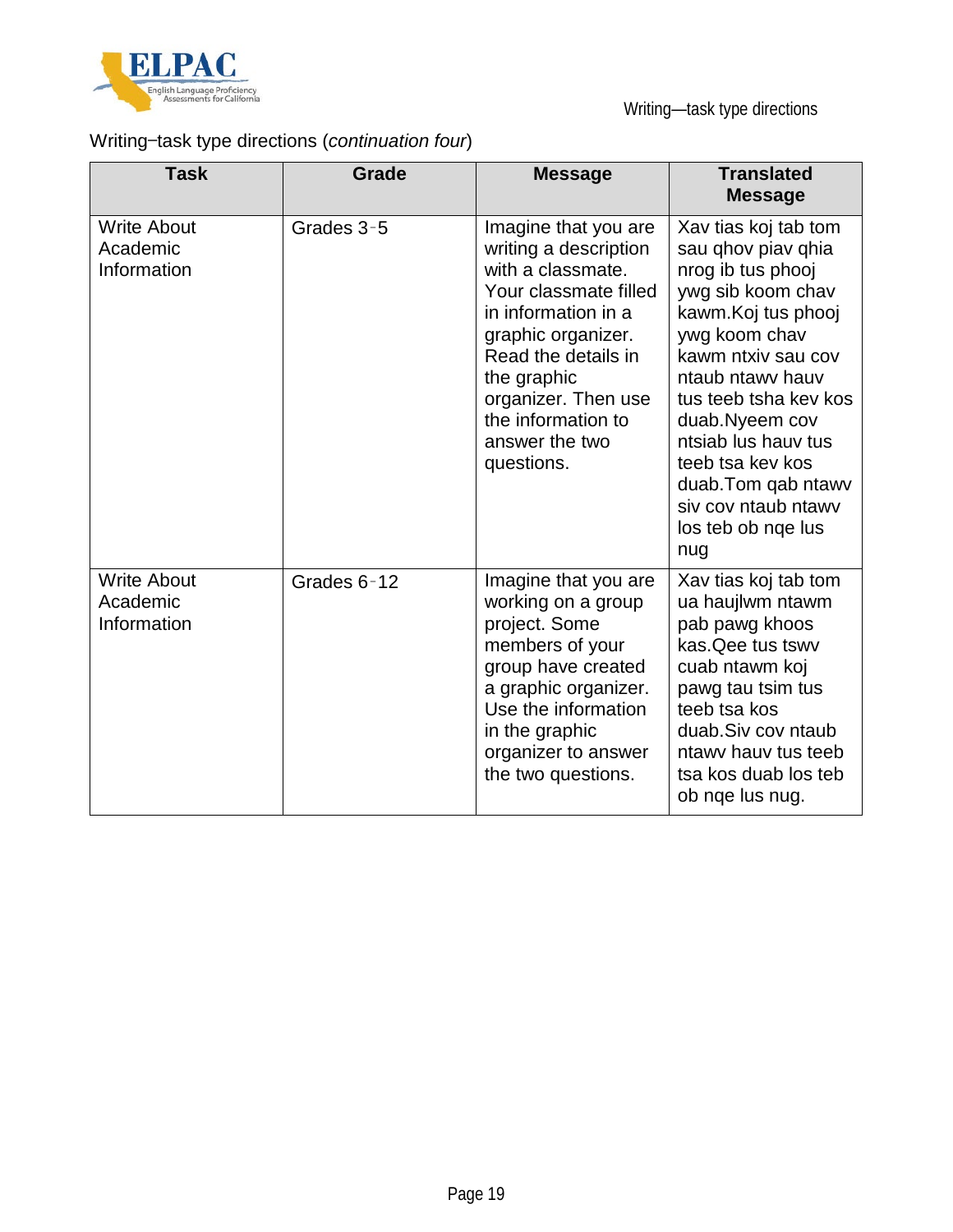

# Writing—task type directions (*continuation five*)

| <b>Task</b>                      | Grade                                                                                                                                                             | <b>Message</b>                                                                                                                                               | <b>Translated</b><br><b>Message</b>                                                                                            |
|----------------------------------|-------------------------------------------------------------------------------------------------------------------------------------------------------------------|--------------------------------------------------------------------------------------------------------------------------------------------------------------|--------------------------------------------------------------------------------------------------------------------------------|
| Justify an Opinion<br>Grades 3-5 | In the following box,<br>you are going to<br>write at least one<br>paragraph in English<br>about an important<br>issue.<br>[Recording of prompt<br>is in English] | Hauv lub thawy hauv<br>qab no, koj yuav tau<br>sau yam tsawg kawg<br>ib pawg ntawy ua<br>Lus Askiv txog yam<br>teeb meem tseem<br>ceeb.<br>[Ntaub ntawy teev |                                                                                                                                |
|                                  |                                                                                                                                                                   | Think about what<br>you will write<br>before you begin                                                                                                       | tseg ntawm cov lus<br>taw ghia cia ua Lus<br>Askiv]                                                                            |
|                                  |                                                                                                                                                                   | writing.<br>State your<br>$\bullet$<br>opinion clearly<br>and give two or                                                                                    | Xav txog yam<br>uas koj yuav sau<br>ua ntej koj pib<br>sau ntawv.                                                              |
|                                  |                                                                                                                                                                   | more reasons to<br>support your<br>opinion.                                                                                                                  | Qhia koj cov tswv<br>yim kom meej<br>thiab qhia ob qho<br>los sis ntau ghov                                                    |
|                                  |                                                                                                                                                                   | The paragraph<br>should include at<br>least three<br>complete                                                                                                | laj thawj los<br>txhawb koj lub<br>tswv yim.                                                                                   |
|                                  | sentences.<br>Check your<br>$\bullet$<br>writing for correct<br>grammar, capital<br>letters,                                                                      | Qhov pawg<br>ntawy yuav tsum<br>muaj tsawg kawg<br>yog peb kab<br>ntawy sau tiav.                                                                            |                                                                                                                                |
|                                  |                                                                                                                                                                   | punctuation, and<br>spelling.                                                                                                                                | Kuaj koj cov<br>ntawy sau kom<br>raug cov qauv<br>ntawv, cov niam<br>ntawy tus loj, cim<br>ntawv, thiab sau<br>ntawy kom raug. |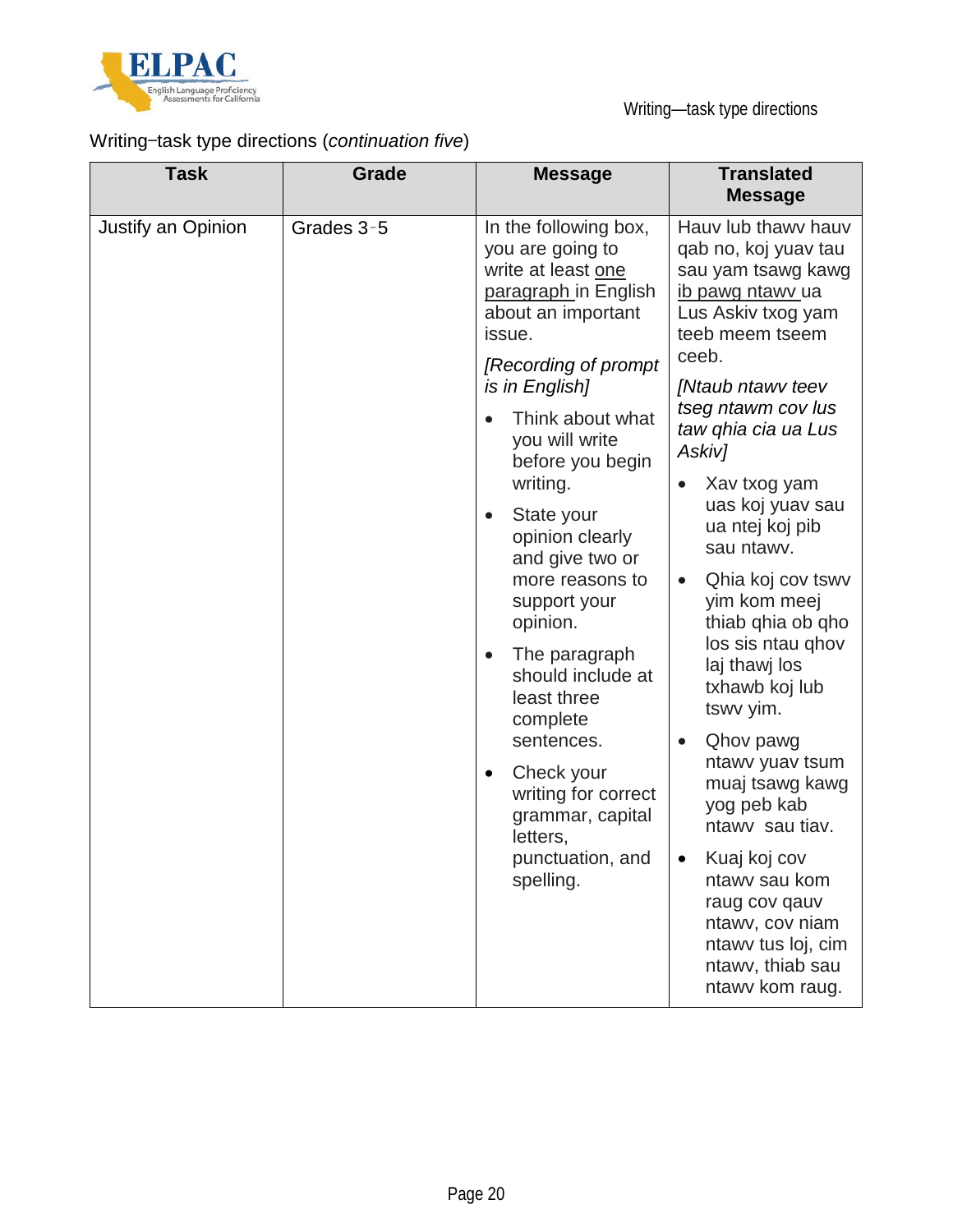

# Writing—task type directions (*continuation six*)

| <b>Task</b>                        | Grade                                                                                                        | <b>Message</b>                                                                                                           | <b>Translated</b><br><b>Message</b>                                                                                                   |
|------------------------------------|--------------------------------------------------------------------------------------------------------------|--------------------------------------------------------------------------------------------------------------------------|---------------------------------------------------------------------------------------------------------------------------------------|
| Justify an Opinion<br>Grades 6-12  |                                                                                                              | In the following box,<br>you are going to<br>write at least two<br>paragraphs in<br>English about an<br>important issue. | Hauv lub npov hauv<br>qab no, koj yuav tau<br>sau yam tsawg kawg<br>ob pawg ntawyua<br>Lus Askiv txog yam<br>teeb meem tseem<br>ceeb. |
|                                    |                                                                                                              | [Recording of prompt<br>is in English]<br>Think about what<br>you will write<br>before you begin                         | [Ntaub ntawv teev<br>tseg ntawm cov lus<br>taw ghia cia ua Lus<br>Askiv]                                                              |
|                                    | writing.<br>State your<br>$\bullet$<br>opinion clearly<br>and give two or<br>more reasons to<br>support your | Xav txog yam<br>uas koj yuav sau<br>ua ntej koj pib<br>sau ntawv.<br>Qhia koj cov tswy<br>yim kom meej                   |                                                                                                                                       |
|                                    |                                                                                                              | opinion.<br>The paragraphs<br>$\bullet$<br>should include at<br>least three<br>complete<br>sentences.                    | thiab qhia ob qho<br>los sis ntau ghov<br>laj thawj los<br>txhawb koj lub<br>tswv yim.<br>Cov pawg ntawy                              |
| $\bullet$<br>letters,<br>spelling. | Check your<br>writing for correct<br>grammar, capital                                                        | yuav tsum muaj<br>tsawg kawg yog<br>peb kab ntawv<br>sau tiav.                                                           |                                                                                                                                       |
|                                    |                                                                                                              | punctuation, and                                                                                                         | Kuaj koj cov<br>ntawy sau kom<br>raug cov qauv<br>ntawv, cov niam<br>ntawy tus loj, cim<br>ntawv, thiab sau<br>ntawy kom raug.        |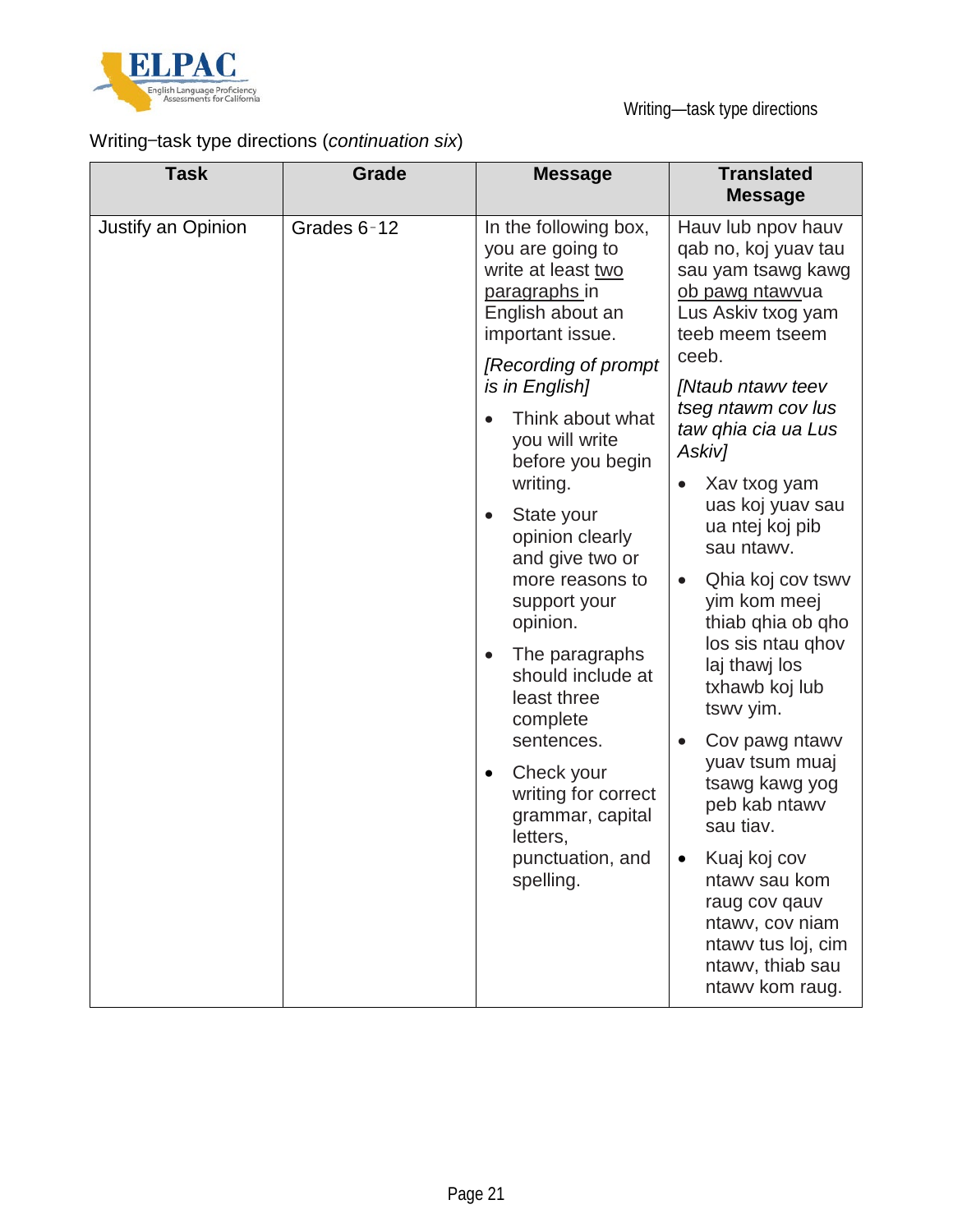

# **Speaking—Domain-level Directions**

# *Kindergarten Through Grade Two*

## **Screen**

Speaking Test

| Spoken by Test Examiner (read aloud<br>from the DFA)                                                                                            | <b>Translated Message</b>                                                                                                                                                            |
|-------------------------------------------------------------------------------------------------------------------------------------------------|--------------------------------------------------------------------------------------------------------------------------------------------------------------------------------------|
| Today, you will take the ELPAC test.                                                                                                            | Hnub no, koj yuav xeem ELPAC. Kuv                                                                                                                                                    |
| First, I am going to sign you in.                                                                                                               | yuav rau koj npe nkag mus rau hauv.                                                                                                                                                  |
| [Follow login directions, including the                                                                                                         | [Ua raws li cov lus ghia kev nkag mus, suav                                                                                                                                          |
| recording check and sound and audio                                                                                                             | nrog cov kev tshuaj xyuas kev teev cia thiab                                                                                                                                         |
| check]                                                                                                                                          | suab thiab lus kaw]                                                                                                                                                                  |
| Remember to answer all of the questions<br>in English. If you want me to repeat a<br>question, you can ask me to. Now we are<br>going to begin. | Noo ntsoov teb txhua nge ntawm cov lus<br>nug ua Lus Askiv. Yog tias koj xav kom<br>kuv rov qab hais cov lus nug dua, koj<br>tuaj yeem noog kuv. Tam sim no peb tab<br>tom yuav pib. |

# *Grades Three Through Twelve*

### **Screen**

Speaking Test

| Spoken by Test Examiner (read aloud<br>from the DFA)                                                                                            | <b>Translated Message</b>                                                                                                                                                               |
|-------------------------------------------------------------------------------------------------------------------------------------------------|-----------------------------------------------------------------------------------------------------------------------------------------------------------------------------------------|
| Today you will take the Speaking section                                                                                                        | Hnub no koj yuav kawm ntu Hais Lus                                                                                                                                                      |
| of the ELPAC. First, I am going to sign                                                                                                         | ntawm ELPAC. Ua ntej, kev yuav rau koj                                                                                                                                                  |
| you in.                                                                                                                                         | npe nkag mus rau hauv.                                                                                                                                                                  |
| [Follow login directions, including the                                                                                                         | [Ua raws li cov lus qhia kev nkag mus, suav                                                                                                                                             |
| recording check and sound and audio                                                                                                             | nrog cov kev tshuaj xyuas kev teev cia thiab                                                                                                                                            |
| check]                                                                                                                                          | suab thiab lus kaw]                                                                                                                                                                     |
| Remember to answer all of the questions<br>in English. If you want me to repeat a<br>question, you can ask me to. Now we are<br>going to begin. | No ntsoov teb txhua nge ntawm cov lus<br>nug ua Lus Askiv. Yog tias koj xav kom<br>kuv rov qab hais cov lus nug dua, koj<br>tuaj yeem noog kuv. Tam sim no peb tab<br>tom yuav los pib. |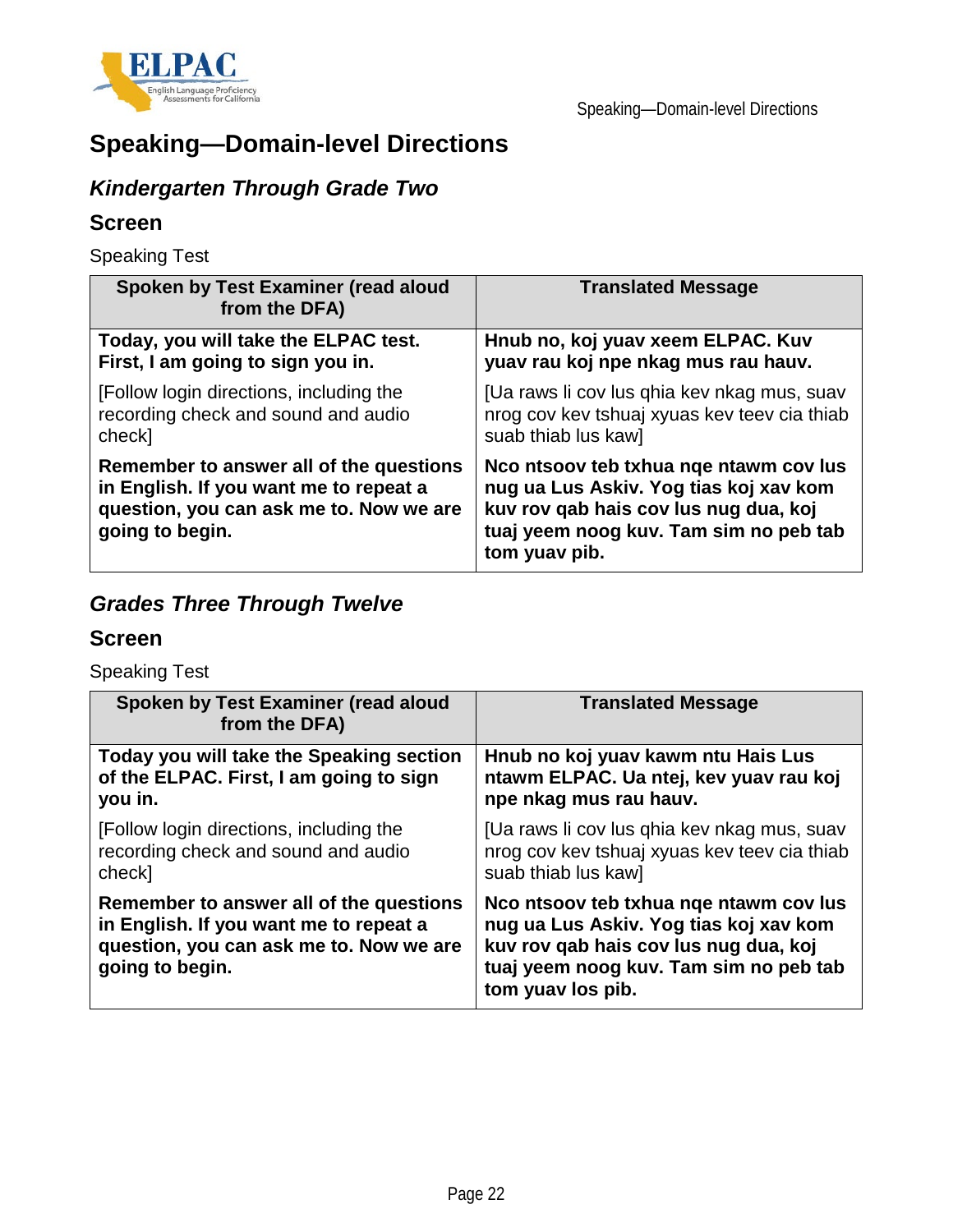

## *Kindergarten Through Grade 12 Review Screen*

### **Screen**

#### **Congratulations, you reached the end of the test!**

Thank you for your attention and hard work.

If there are any questions you marked for review, they will be displayed in the box below. Please finish reviewing any questions you want to, then select Submit Test at the bottom of the screen.

| Spoken by Test Examiner (read aloud<br>from the DFA) | <b>Translated Message</b>                |
|------------------------------------------------------|------------------------------------------|
| This is the end of the Speaking test.                | Ntawm no yog ntu kawg ntawm kev kuaj     |
| Thank you for your attention and hard                | Kev Hais Lus. Ua tsaug rau koj kev mloog |
| work.                                                | thiab mob siab rau.                      |

# **Speaking—task type directions**

| <b>Task</b>               | Grade       | <b>Message</b>                                                                                                                                                                   | <b>Translated</b><br><b>Message</b>                                                                                                                                                                                              |
|---------------------------|-------------|----------------------------------------------------------------------------------------------------------------------------------------------------------------------------------|----------------------------------------------------------------------------------------------------------------------------------------------------------------------------------------------------------------------------------|
| <b>Talk About a Scene</b> | Grades K-12 | Look at the picture. I<br>am going to ask you<br>some questions<br>about it.                                                                                                     | Saib ntawm daim<br>duab.Kuv yuav nug<br>koj ib cov lus txog<br>nws.                                                                                                                                                              |
| <b>Speech Functions</b>   | Grades 2-5  | I am going to tell you<br>about a situation that<br>could happen to you.<br>Then, tell me what<br>you would say.                                                                 | Kuv yuav qhia rau<br>koj txog qhov xwm<br>txheej uas yuav<br>tshwm sim rau<br>koj. Tom qab ntawd,<br>qhia kuv seb koj<br>yuav hais li cas.                                                                                       |
| <b>Speech Functions</b>   | Grades 6-12 | I'm going to tell you<br>about a situation that<br>could happen to you.<br>Then, tell me what<br>you would say. Make<br>sure your answer is<br>appropriate for your<br>audience. | Kuv yuav qhia rau<br>koj txog qhov xwm<br>txheej uas yuav<br>tshwm sim rau<br>koj. Tom qab ntawd,<br>ghia kuv seb koj<br>yuav hais li cas.Ua<br>kom zoo tias koj cov<br>lus teb yog qhov tsim<br>nyog rau koj cov<br>neeg mloog. |
| Support an Opinion        | Grades K-12 | I am going to ask<br>you for your opinion.                                                                                                                                       | Kuv yuav nug koj<br>txog koj li kev xav.                                                                                                                                                                                         |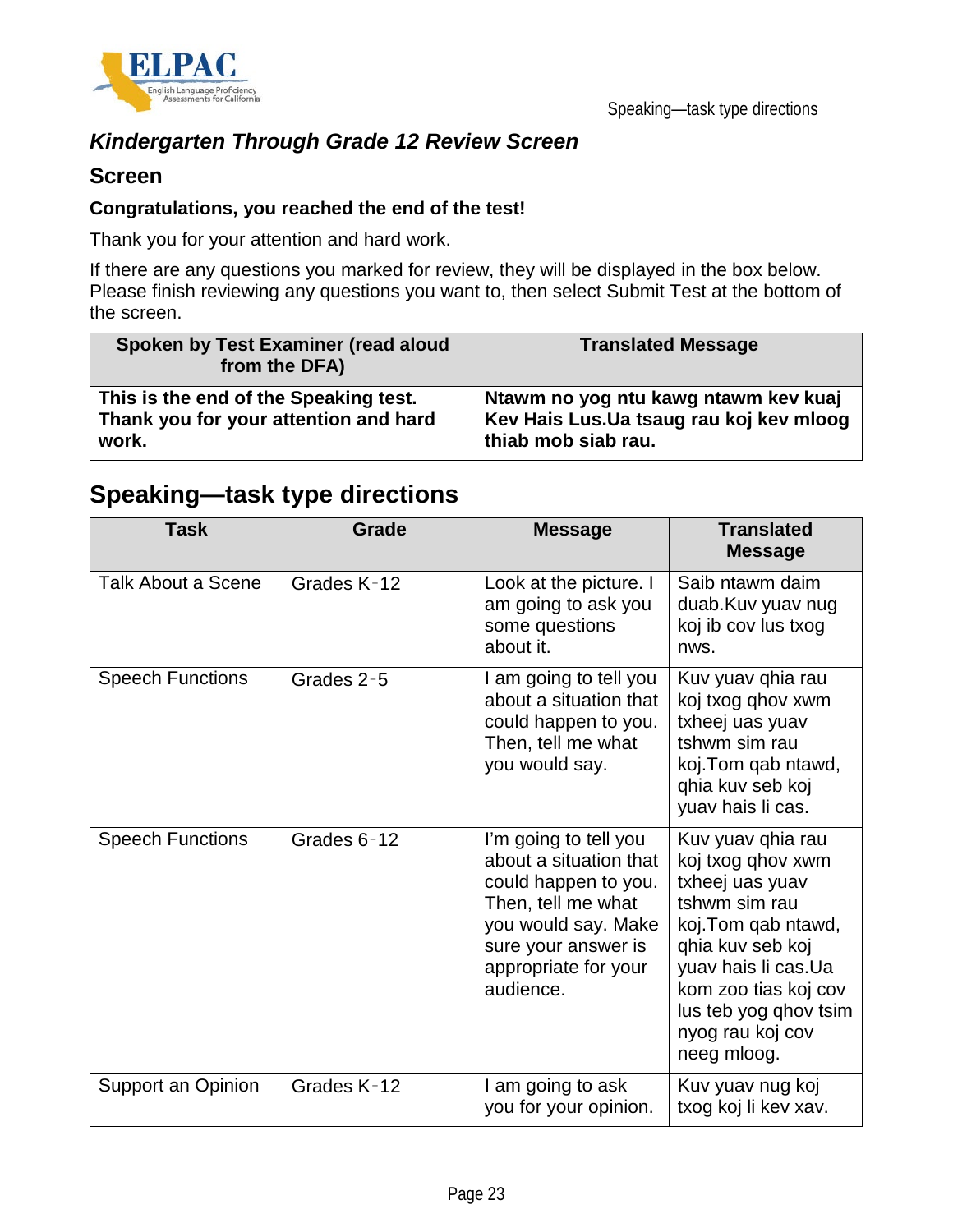

# Speaking—task type directions (*continuation one*)

| <b>Task</b>                               | Grade       | <b>Message</b>                                                                                                                                                                                                                                      | <b>Translated</b><br><b>Message</b>                                                                                                                                                                                                                                                                       |
|-------------------------------------------|-------------|-----------------------------------------------------------------------------------------------------------------------------------------------------------------------------------------------------------------------------------------------------|-----------------------------------------------------------------------------------------------------------------------------------------------------------------------------------------------------------------------------------------------------------------------------------------------------------|
| <b>Retell a Narrative</b>                 | Grade K-5   | Look at the pictures.<br>I am going to tell you<br>a story about the<br>pictures. Listen<br>carefully. You will<br>hear the story only<br>once. When I am<br>finished, you will use<br>the pictures to tell<br>the story back to me.                | Saib ntawm cov<br>duab.<br>Kuv tab tom yuav<br>qhia koj ib zaj dab<br>neeg txog cov<br>duab.Mloog kom<br>zoo. Koj yuav hnov<br>txoj dab neeg ib<br>zaug xwb. Thaum<br>kuv ua tiav lawm, koj<br>yuav use cov duab<br>los ghia txoj dab<br>neeg rov qab rau<br>kuv.                                         |
| <b>Present and Discuss</b><br>Information | Grades 6-12 | I am going to ask<br>you to talk about a<br>graphic. Look at the<br>graphic.<br>[Prompt should<br>remain in English]<br>Take some time to<br>read the graphic to<br>yourself. Let me<br>know when you are<br>ready for me to ask<br>you a question. | Kuv yuav kom koj<br>hais qhia txog cov<br>duab kos.Saib<br>ntawm daim duab<br>kos.<br>[Lus taw qhia yuav<br>tsum cia nws ua Lus<br>Askiv]<br>Siv tej lub sij hawm<br>los nyeem daim<br>duab kos rau koj tus<br>kheej. Qhia rau kuv<br>paub thaum koj npaj<br>txhij rau kuv los nug<br>koj ib qho lus nug. |
| Summarize an<br>Academic<br>Presentation  | Grade K-2   | I am going to tell you<br>some information.<br>Listen carefully. You<br>will hear the<br>information only<br>once. When I am<br>finished, you will tell<br>me about the<br>information.                                                             | Kuv yuav qhia koj<br>gee ntaub ntawy kev<br>paub.Mloog kom<br>zoo. Koj yuav hnov<br>txoj cov ntaub ntawv<br>kev paub ib zaug<br>xwb. Thaum kuy ua<br>tiav lawm, koj yuav<br>qhia kuv txog cov<br>ntaub ntawy qhia<br>paub ntawd.                                                                          |